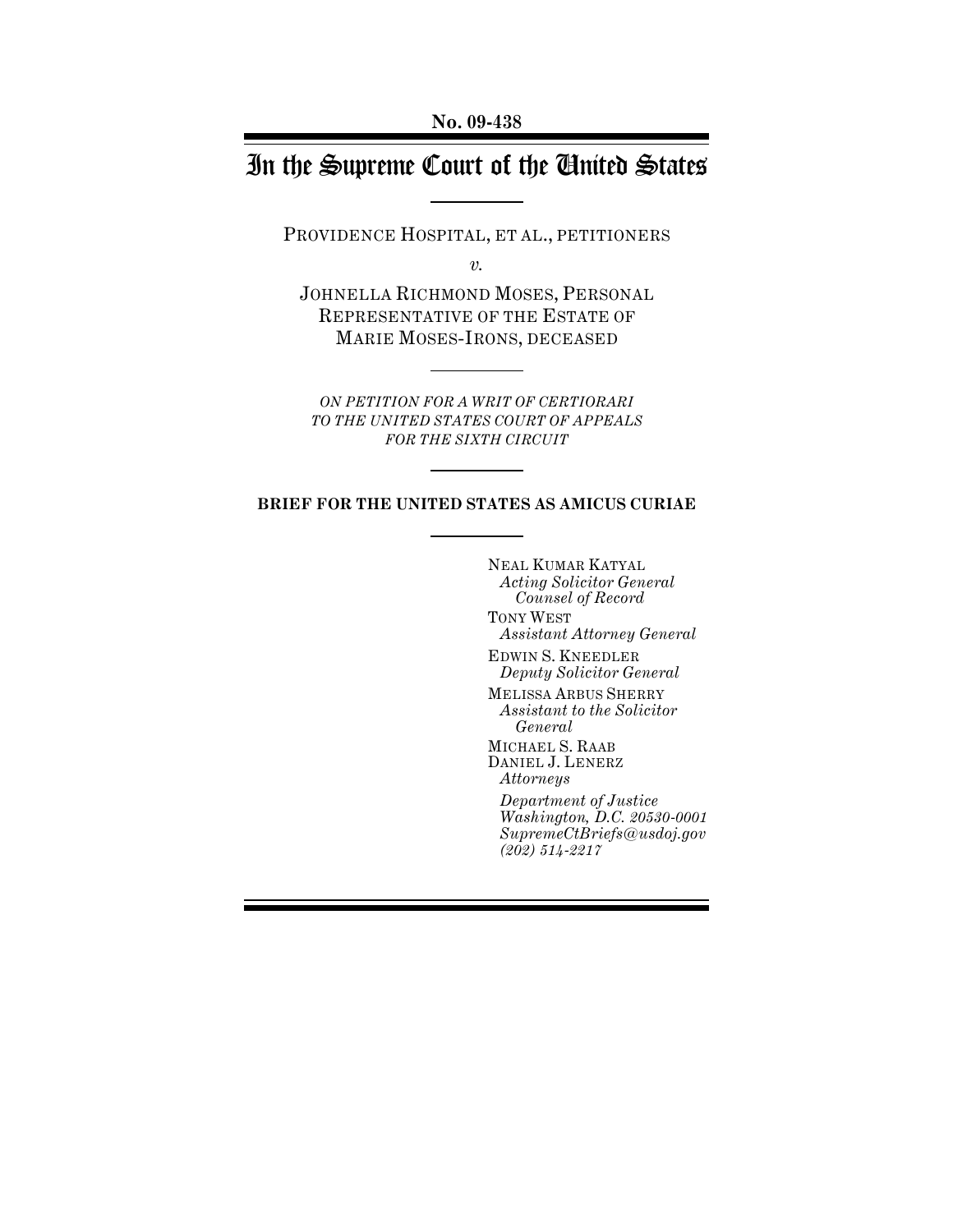#### **QUESTIONS PRESENTED**

The Emergency Medical Treatment and Labor Act (EMTALA), 42 U.S.C. 1395dd, requires a hospital with an emergency department that participates in the Medicare program to provide "an appropriate medical screening examination" to any individual who "comes to the emergency department" of the hospital to determine whether that individual has an "emergency medical condition." 42 U.S.C. 1395dd(a). In addition, if any individual "comes to a hospital" with an "emergency medical condition," the hospital is required either to provide "for such further medical examination and such treatment as may be required to stabilize the medical condition," or to transfer that individual to another hospital in accordance with certain statutory conditions. 42 U.S.C. 1395dd(b) and (c). The questions presented are:

1. Whether EMTALA's coverage terminates upon the hospital's good faith admission as an inpatient of an individual with an emergency medical condition.

2. Whether a 2003 regulation promulgated by the Department of Health and Human Services that clarifies the scope of a participating hospital's obligations under EMTALA may be applied to conduct occurring prior to its issuance.

(I)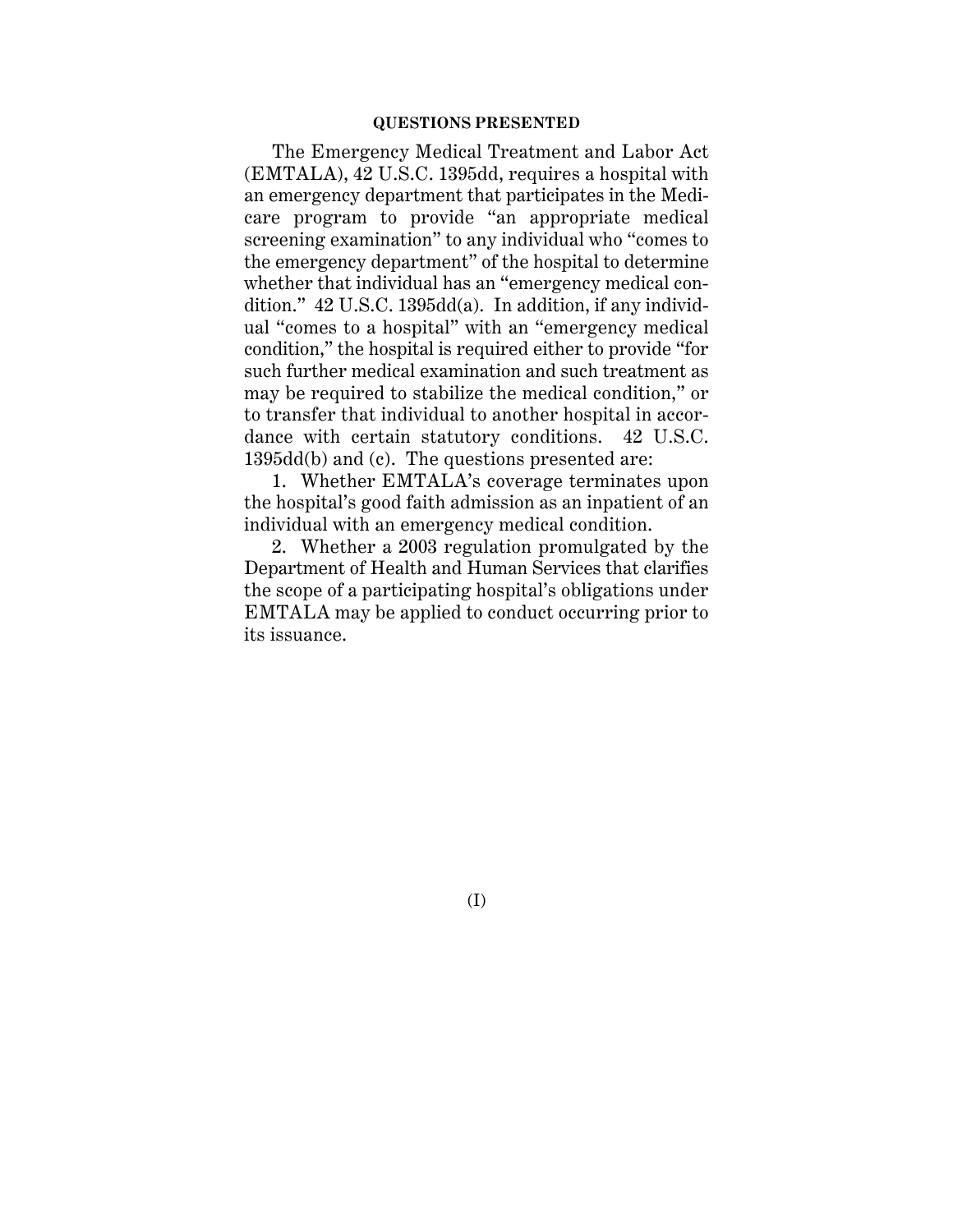# **TABLE OF CONTENTS**

| Page                                                                                                    |
|---------------------------------------------------------------------------------------------------------|
|                                                                                                         |
|                                                                                                         |
| A. EMTALA's coverage does not unambiguously                                                             |
| continue once an individual has been admitted in                                                        |
|                                                                                                         |
| B. Further review is not warranted at this time $\dots \dots$ 15                                        |
| C. The retroactivity issue does not independently                                                       |
| warrant this Court's review $\dots\dots\dots\dots\dots\dots\dots$ 21                                    |
| Conclusion $\ldots \ldots \ldots \ldots \ldots \ldots \ldots \ldots \ldots \ldots \ldots \ldots \ldots$ |

# **TABLE OF AUTHORITIES**

# Cases:

| Alvarez-Torres v. Ryder Mem'l Hosp., Inc.,                                                                |
|-----------------------------------------------------------------------------------------------------------|
|                                                                                                           |
| Bryan v. Rectors & Visitors of the Univ. of Va.,                                                          |
| 95 F.3d 349 (4th Cir. 1996)  15, 16, 17, 20                                                               |
| Bryant v. Adventist Health Sys./W., 289 F.3d 1162                                                         |
| (9th Cir. 2002) $\ldots \ldots \ldots \ldots \ldots \ldots \ldots \ldots \ldots \ldots \ldots$ 16, 17, 20 |
| Chevron U.S.A., Inc. v. Natural Res. Def. Council,                                                        |
| <i>Inc.</i> , 467 U.S. 837 (1984) $\ldots$ 9, 10, 13, 14                                                  |
| <i>Harry v. Marchant</i> , 291 F.3d 767 (11th Cir. 2002)  2, 17                                           |
| James v. Sunrise Hosp., 86 F.3d 885 (9th Cir. 1996)  11                                                   |
| Lopez-Soto v. Hawayek, 175 F.3d 170 (1st Cir.                                                             |
|                                                                                                           |
| Major League Baseball Players Ass'n v. Garvey,                                                            |
|                                                                                                           |
| Morgan v. North Miss. Med. Ctr., Inc., 225 Fed.                                                           |
| Appx. 828 (11th Cir. 2007), cert. denied, 552 U.S.                                                        |
| $1098 (2008) \ldots \ldots \ldots \ldots \ldots \ldots \ldots \ldots \ldots \ldots \ldots$<br>16          |

(III)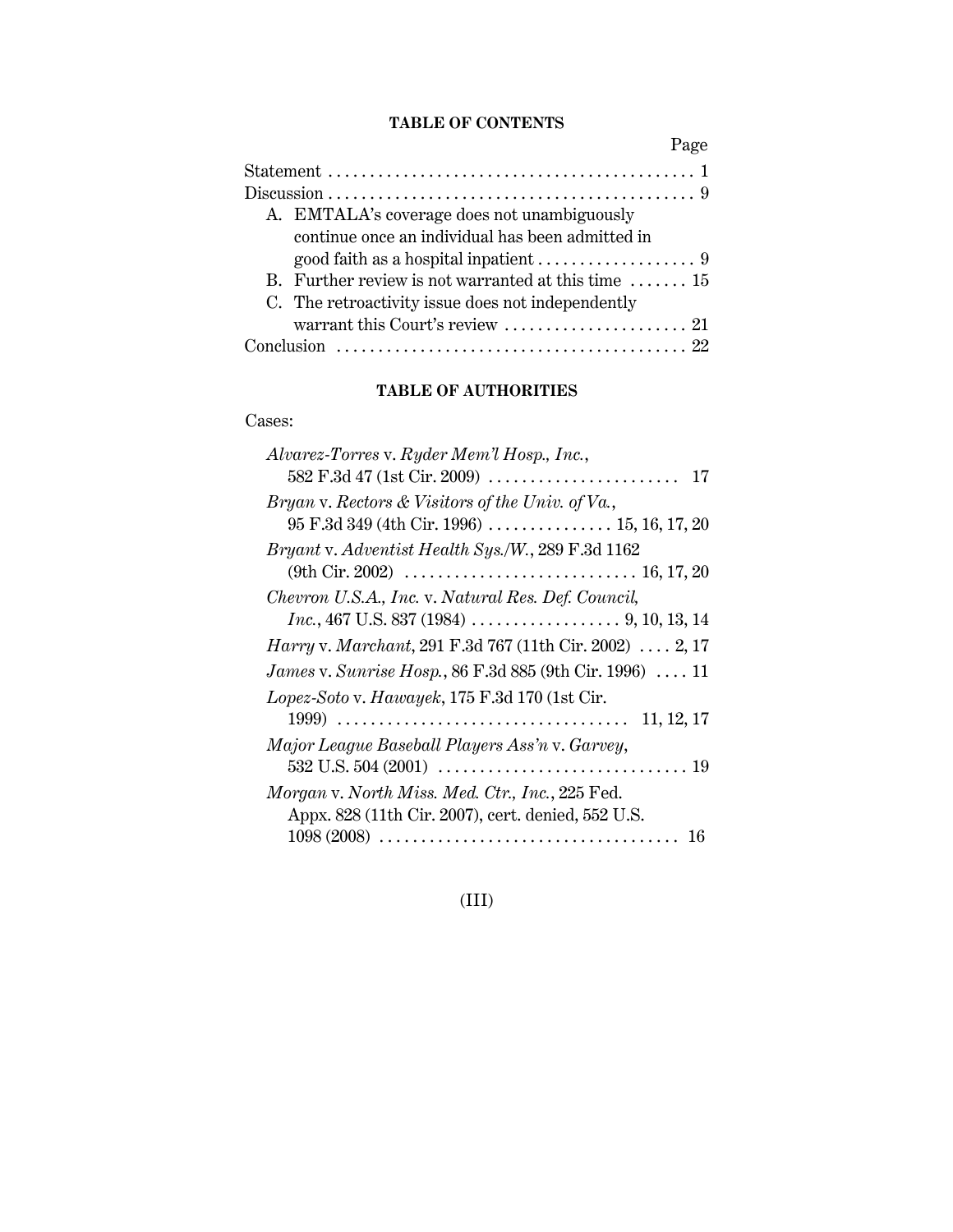| Cases-Continued:                                                                                                                                                 | Page |
|------------------------------------------------------------------------------------------------------------------------------------------------------------------|------|
| Roberts v. Galen of Va. Inc., 525 U.S. 249 (1999) 4<br>Smiley v. Citibank (S.D.), N.A., 517 U.S. 735 (1996)  21<br>Smith v. Richmond Mem'l Hosp., 416 S.E.2d 689 |      |
| Summers v. Baptist Med. Ctr. Arkadelphia, 91 F.3d                                                                                                                |      |
| Thorton v. Southwest Detroit Hosp., 895 F.2d 1131<br>Torretti v. Main Line Hosp., Inc., 580 F.3d 168                                                             |      |
|                                                                                                                                                                  |      |
| Statutes and regulations:                                                                                                                                        |      |
| Emergency Medical Treatment and Labor Act,<br>42 U.S.C. 1395dd (Consolidated Omnibus Budget                                                                      |      |
|                                                                                                                                                                  |      |
|                                                                                                                                                                  |      |
|                                                                                                                                                                  |      |
|                                                                                                                                                                  |      |
|                                                                                                                                                                  |      |
|                                                                                                                                                                  |      |
|                                                                                                                                                                  |      |
|                                                                                                                                                                  |      |
|                                                                                                                                                                  |      |
|                                                                                                                                                                  |      |
|                                                                                                                                                                  |      |
|                                                                                                                                                                  |      |
|                                                                                                                                                                  |      |
|                                                                                                                                                                  |      |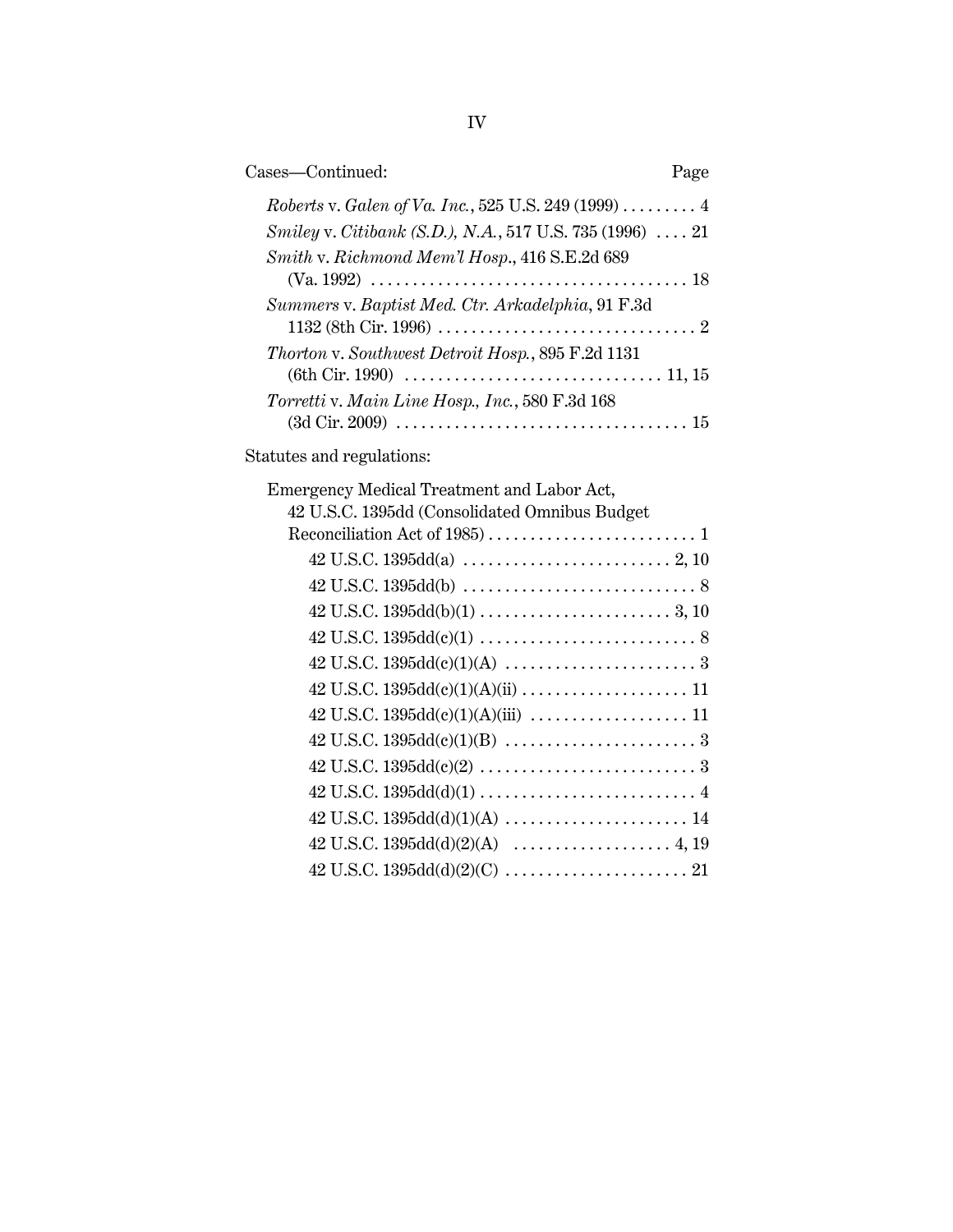| Statutes and regulations-Continued:                                                                  | Page |
|------------------------------------------------------------------------------------------------------|------|
|                                                                                                      |      |
|                                                                                                      |      |
|                                                                                                      |      |
|                                                                                                      |      |
|                                                                                                      |      |
| $42 \text{ U.S.C. } 1395 \text{dd}(e)(3)(B) \dots \dots \dots \dots \dots \dots \dots \dots \quad 4$ |      |
|                                                                                                      |      |
| Medicare and Medicaid Budget Reconciliation                                                          |      |
| Amendments of 1985, Pub. L. No. 99-272,                                                              |      |
|                                                                                                      |      |
|                                                                                                      |      |
|                                                                                                      |      |
|                                                                                                      |      |
| 42 C.F.R.:                                                                                           |      |
|                                                                                                      |      |
|                                                                                                      |      |
|                                                                                                      |      |
|                                                                                                      |      |
|                                                                                                      |      |
|                                                                                                      |      |
| Miscellaneous:                                                                                       |      |
| 131 Cong. Rec. (1985):                                                                               |      |
|                                                                                                      |      |
|                                                                                                      |      |
|                                                                                                      |      |
|                                                                                                      |      |
|                                                                                                      |      |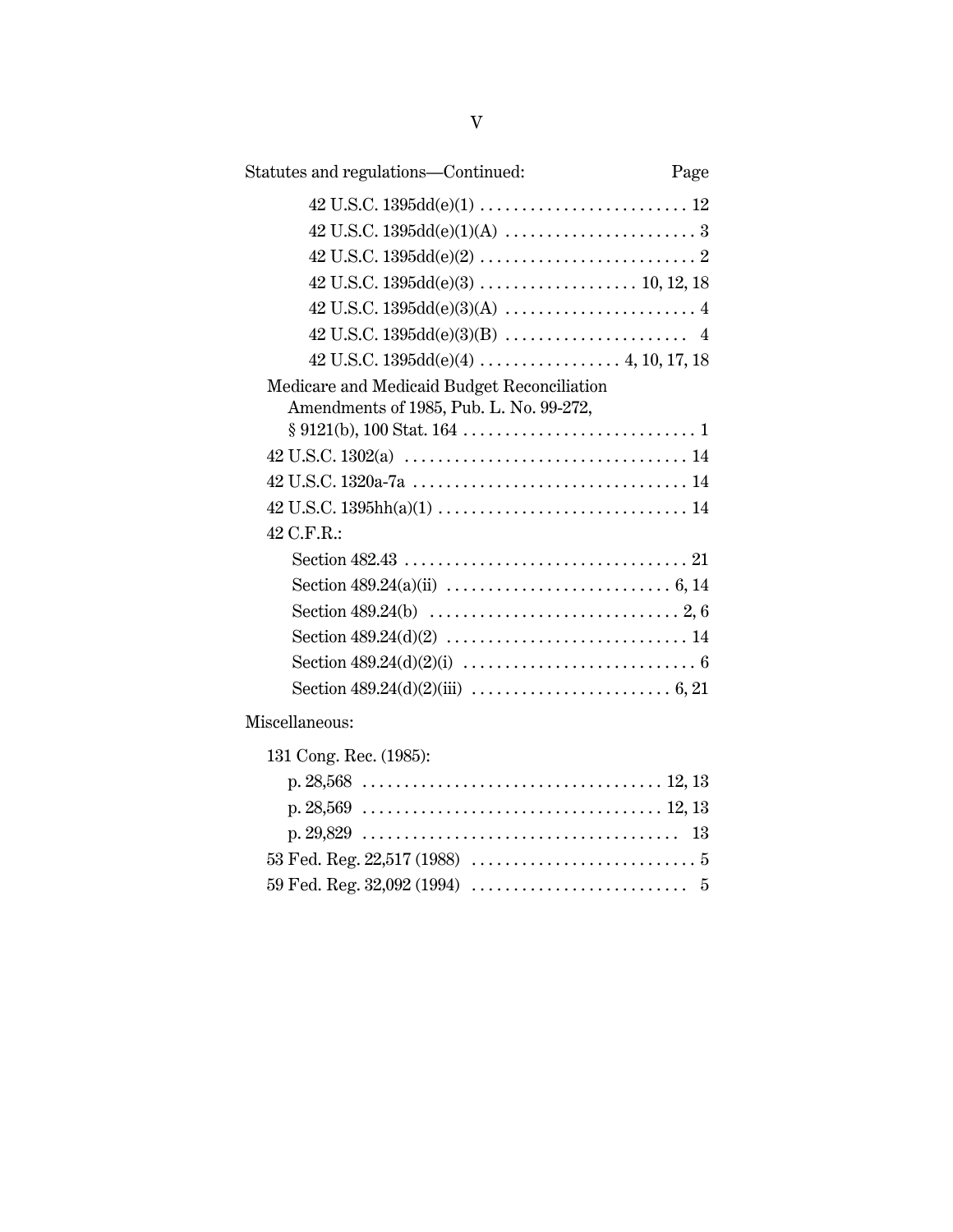| Miscellaneous—Continued:                 | Page |
|------------------------------------------|------|
| 67 Fed. Reg. (2002):                     |      |
|                                          |      |
|                                          |      |
| 68 Fed. Reg. (2003):                     |      |
|                                          |      |
|                                          |      |
| 73 Fed. Reg. (2008):                     |      |
|                                          |      |
|                                          |      |
|                                          |      |
|                                          |      |
| H.R. Rep. No. 241, 99th Cong., 1st Sess. |      |
|                                          |      |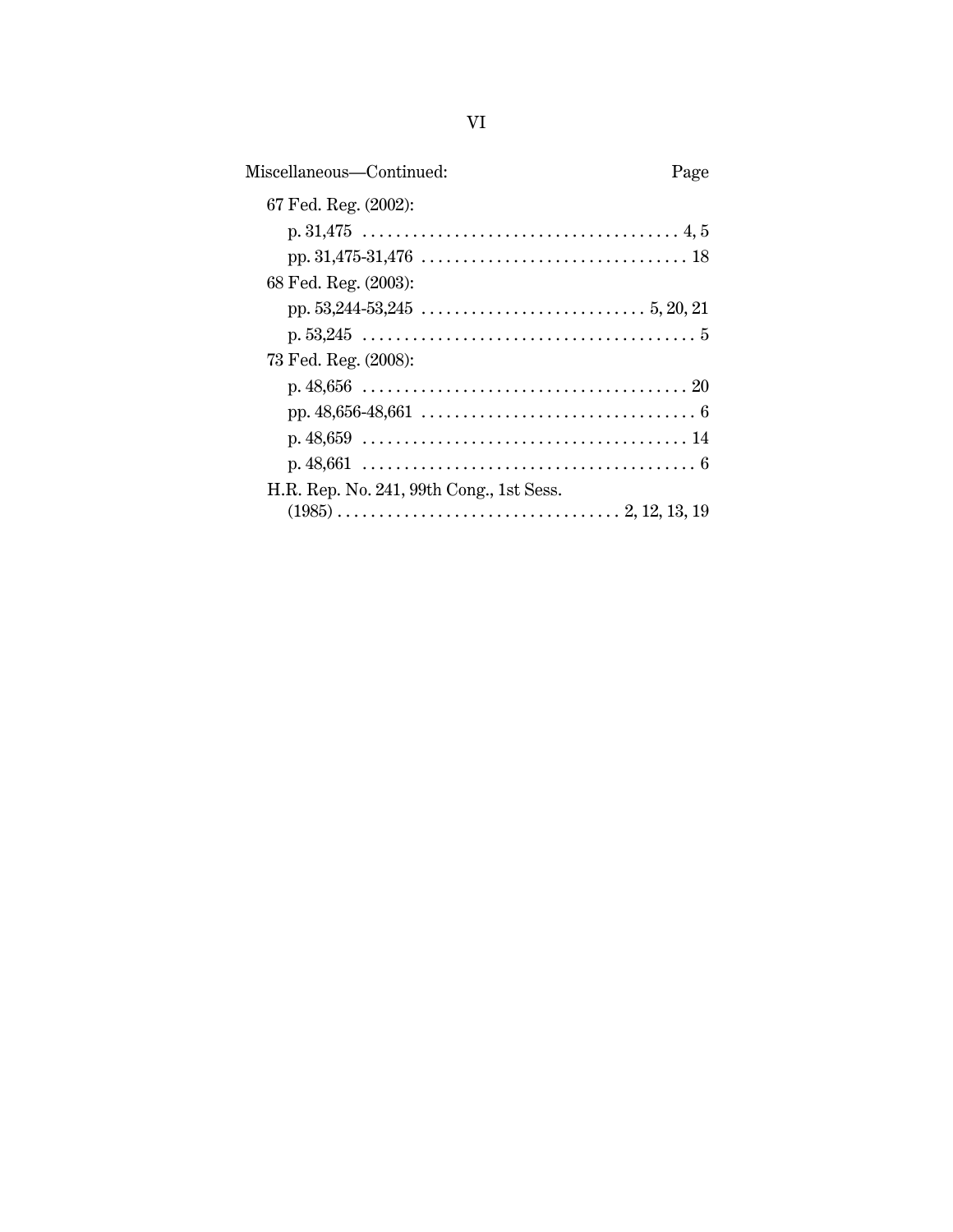# In the Supreme Court of the United States

No. 09-438

PROVIDENCE HOSPITAL, ET AL., PETITIONERS

*v.*

JOHNELLA RICHMOND MOSES, PERSONAL REPRESENTATIVE OF THE ESTATE OF MARIE MOSES-IRONS, DECEASED

*ON PETITION FOR A WRIT OF CERTIORARI TO THE UNITED STATES COURT OF APPEALS FOR THE SIXTH CIRCUIT*

#### **BRIEF FOR THE UNITED STATES AS AMICUS CURIAE**

This brief is submitted in response to the order of this Court inviting the Solicitor General to express the views of the United States. In the view of the United States, the petition for a writ of certiorari should be denied.

#### **STATEMENT**

1. The Emergency Medical Treatment and Labor Act (EMTALA or Act), 42 U.S.C. 1395dd, was originally enacted in 1986 as part of the Consolidated Omnibus Budget Reconciliation Act of 1985. Medicare and Medicaid Budget Reconciliation Amendments of 1985, Pub. L. No. 99-272, § 9121(b), 100 Stat. 164. Congress was responding to "a growing concern about the provision of adequate emergency room medical services to individu-

(1)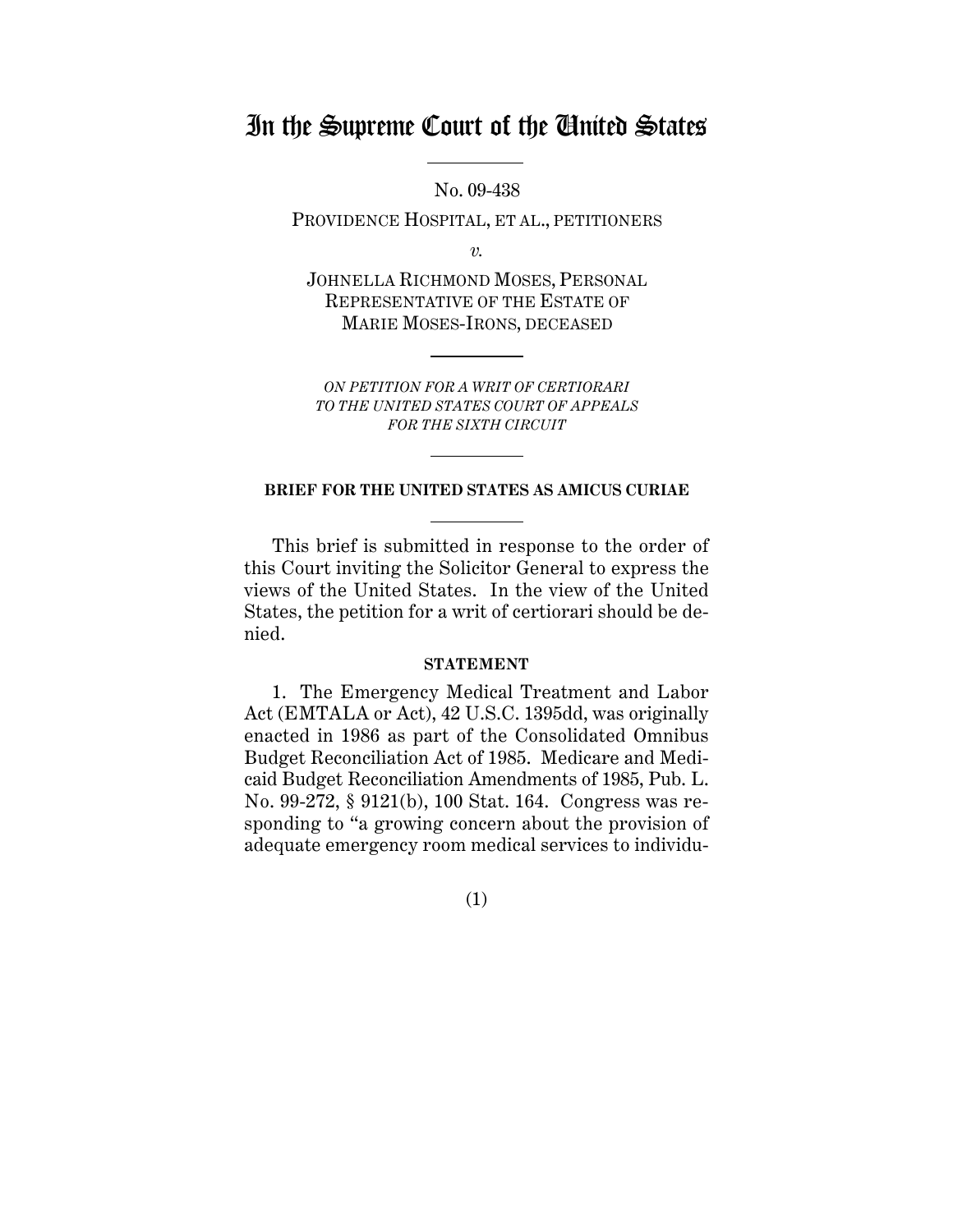als who seek care, particularly as to the indigent and uninsured." H.R. Rep. No. 241, 99th Cong., 1st Sess. Pt. 3, 5 (1985) (*1985 House Report*). The Act was primarily designed to address "patient dumping," the practice of turning away or transferring indigent patients without evaluation or treatment. See *Harry* v. *Marchant*, 291 F.3d 767, 772-773 (11th Cir. 2002); *Summers* v. *Baptist Med. Ctr. Arkadelphia*, 91 F.3d 1132, 1136 (8th Cir. 1996) (en banc).

EMTALA imposes two principal obligations on hospitals with emergency departments that have entered into Medicare provider agreements with the Secretary of Health and Human Services (HHS). 42 U.S.C. 1395dd(e)(2). *First*, when "any individual" "comes to the emergency department" of a participating hospital and a request is made on the individual's behalf for examination or treatment for a medical condition, the Act requires the hospital to provide "an appropriate medical screening examination within the capability of the hospital's emergency department, including ancillary services routinely available to the emergency department, to determine whether or not an emergency medical condition  $* * *$  exists." 42 U.S.C. 1395dd(a); see 42 C.F.R. 489.24(b) (The phrase "[c]omes to the emergency department" means, *inter alia*, that an individual presents at the "dedicated emergency department" and requests examination and treatment for a "medical condition," or presents "on hospital property" and requests examination and treatment for an "emergency medical condition.").

*Second*, if a participating hospital determines that an individual who "comes to a hospital" is suffering from an emergency medical condition, the hospital must either (A) "within the staff and facilities available at the hospi-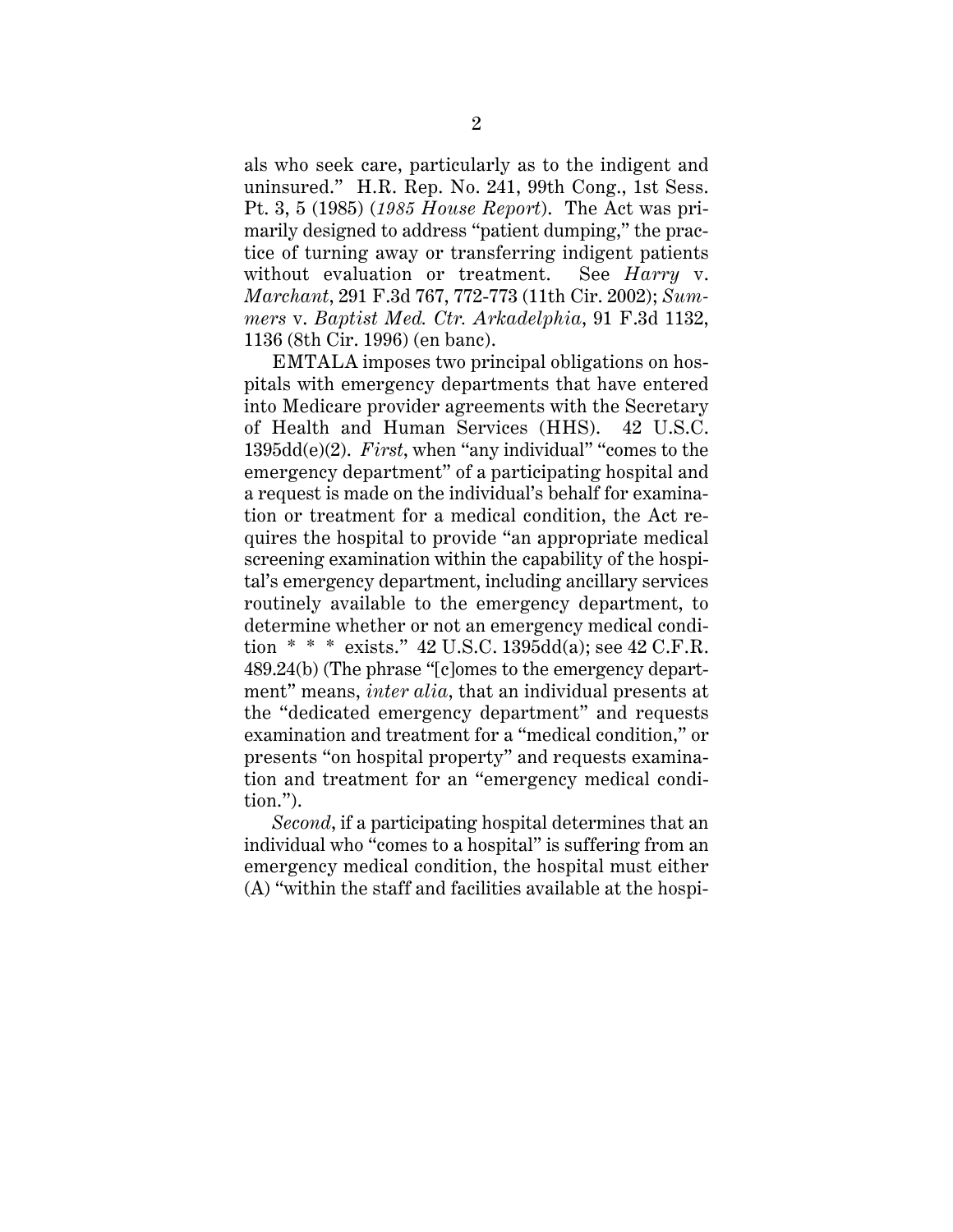tal," provide "for such further medical examination and such treatment as may be required to stabilize the medical condition," or (B) transfer the individual to another hospital in accordance with the provisions of Subsection (c).  $42$  U.S.C. 1395dd(b)(1). Subsection (c) states that, "[i]f an individual at a hospital has an emergency medical condition which has not been stabilized[,]  $* * *$  the hospital may not transfer the individual unless" (i) the individual (or a legally responsible person acting on the individual's behalf) makes an informed, written request to be transferred; (ii) a physician has signed a certification that the medical benefits outweigh the risks of the transfer; or (iii) "if a physician is not physically present in the emergency department at the time an individual is transferred," a qualified medical person, in consultation with a physician, has made the required risk/benefit determination.  $42$  U.S.C.  $1395dd(c)(1)(A).<sup>1</sup>$ 

The phrase "emergency medical condition" is defined as a condition "manifesting itself by acute symptoms of sufficient severity  $* * *$  such that the absence of immediate medical attention could reasonably be expected to result in \* \* \* serious jeopardy [to the health of the individual or her unborn child], \* \* \* serious impairment to bodily functions, or \* \* \* serious dysfunction of any bodily organ or part."  $42$  U.S.C.  $1395dd(e)(1)(A)$ . The term "to stabilize" means "to provide such medical treatment of the [emergency medical] condition as may be necessary to assure, within reasonable medical prob-

 $1$  The transfer must also be an "appropriate transfer," 42 U.S.C.  $1395dd(c)(1)(B)$ , which means that the receiving hospital must agree to accept the transfer and to provide appropriate medical treatment, and the sending hospital must forward all relevant medical records, provide qualified personnel for the transfer, and take actions to minimize the risk of transfer, 42 U.S.C. 1395dd(c)(2).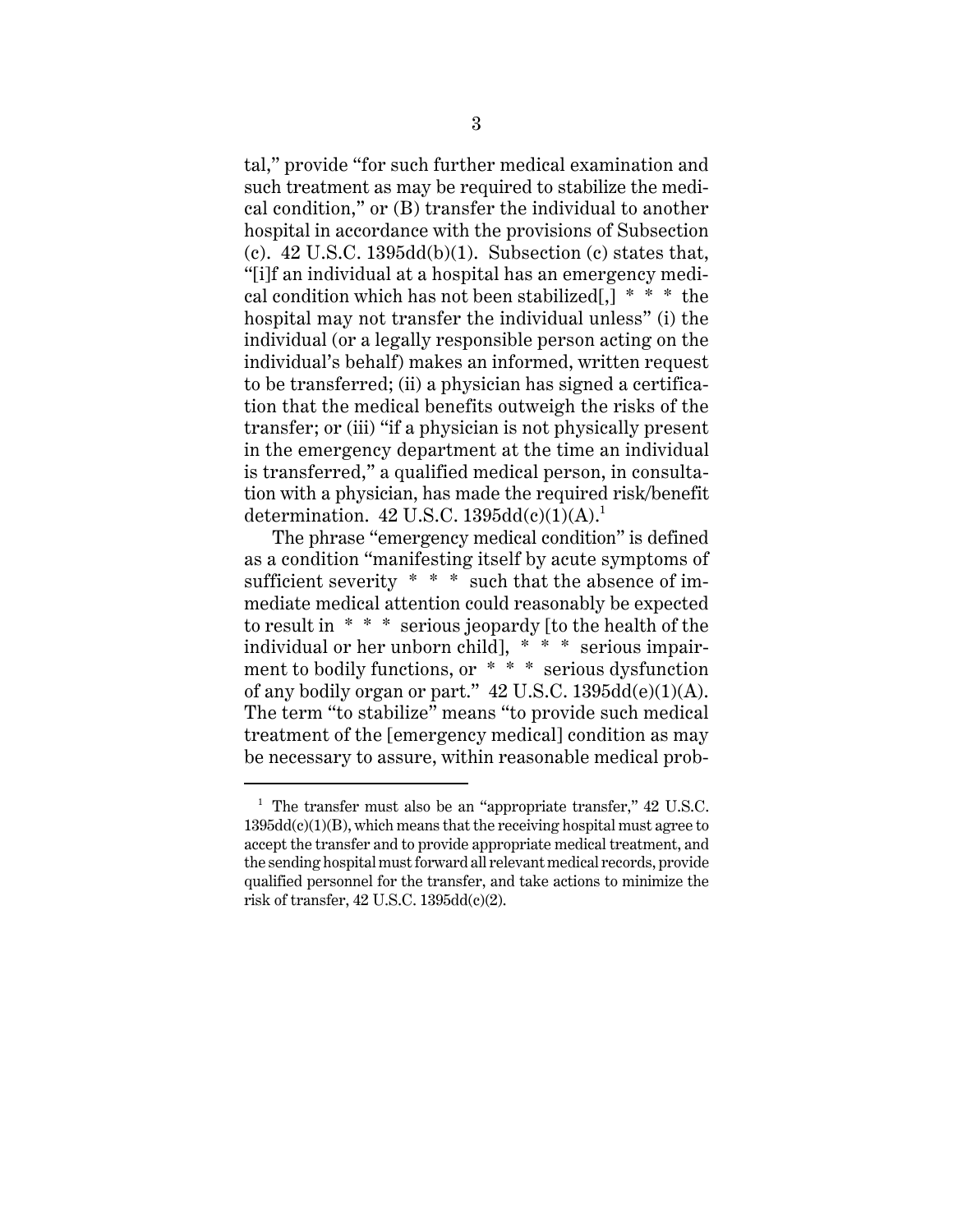ability, that no material deterioration of the condition is likely to result from or occur during the transfer of the individual from a facility."  $42 \text{ U.S.C. } 1395 \text{dd}(e)(3)(A);$ see 42 U.S.C. 1395dd(e)(3)(B) (similar definition of "stabilized"). And the Act defines "transfer" as "the movement (including the discharge) of an individual outside a hospital's facilities." 42 U.S.C. 1395dd(e)(4).

EMTALA confers a private right of action on "[a]ny individual who suffers personal harm as a direct result of a participating hospital's violation of a requirement of  $[EMTALA].$ " 42 U.S.C. 1395dd(d)(2)(A) (permitting recovery of amount of "damages available for personal injury under the law of the State in which the hospital is located"). The Secretary of HHS may also impose civil monetary penalties on participating hospitals and on physicians for negligent violations of the Act. 42 U.S.C. 1395dd(d)(1).

2. In May 2002, the Centers for Medicare & Medicaid Services (CMS), within HHS, published a proposed rule to clarify, among other things, an issue that had "occasionally" been raised regarding whether EMTALA applied to individuals admitted to a hospital as inpatients. See 67 Fed. Reg. 31,475; see also *Roberts* v. *Galen of Va., Inc.*, 525 U.S. 249 (1999) (No. 97-53), 12/1/98 Tr. of Oral Argument at 20-21 (advising the Court that HHS was planning to engage in rulemaking on that question). The proposal was that EMTALA "would apply to inpatients only under limited circumstances" namely, it would cover an individual who initially "come[s] to the emergency room" requesting care for an emergency medical condition, is admitted as an inpatient before that condition is "stabilized," and is not thereafter "stabilized" in any non-transient manner prior to transfer. 67 Fed. Reg. at 31,475. The proposed rule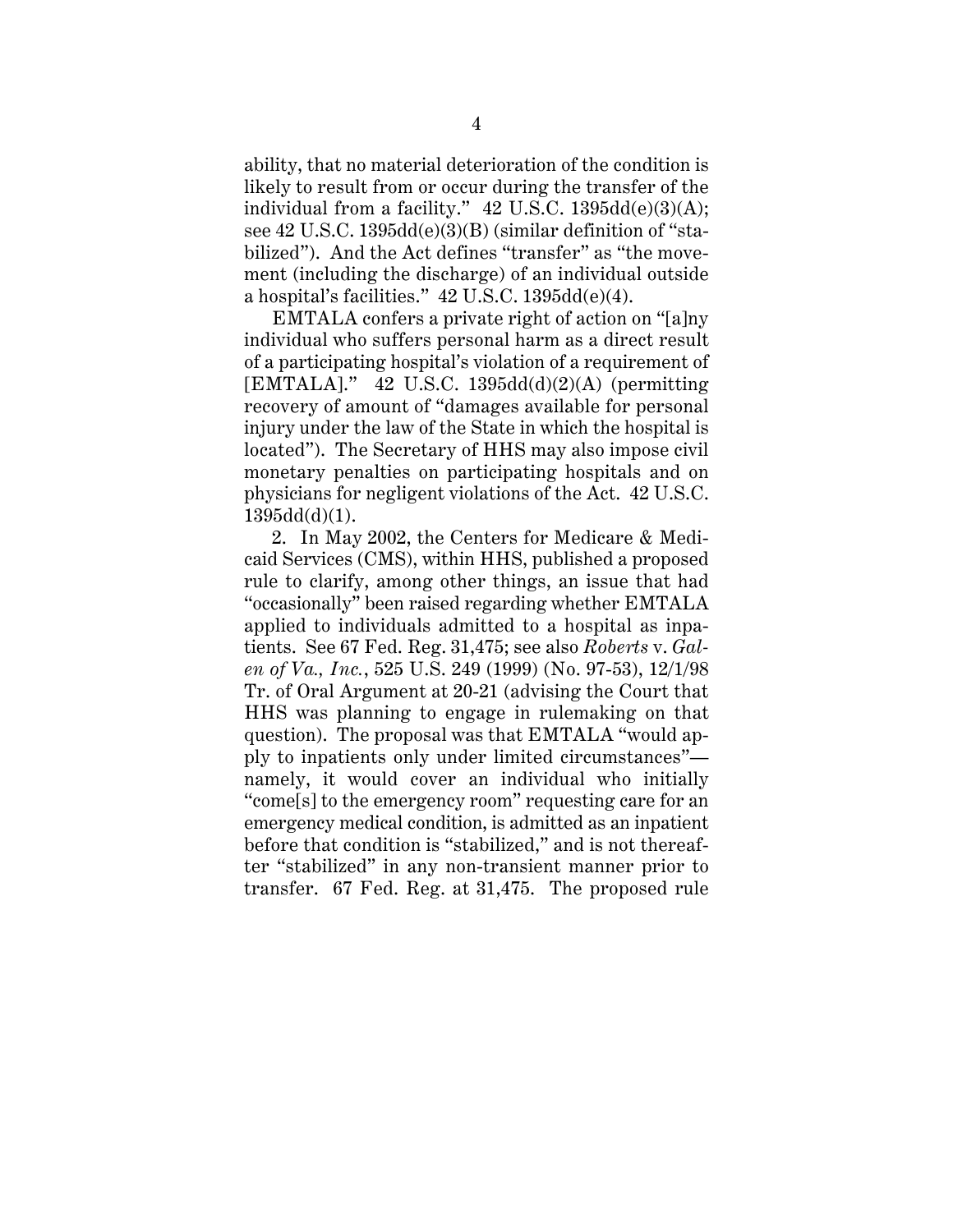would have further clarified that, except for these "limited circumstances," "EMTALA does not apply to hospital inpatients." *Ibid.* The agency expressed concern that "permitting inpatient admission to end EMTALA obligations would provide an obvious means of circumventing" the Act's requirements, but also noted that, although "the legislative history of EMTALA is replete with references to the problem of individuals denied emergency medical care at hospital emergency rooms, \* \* \* there is no explicit reference to similar problems faced by hospital inpatients." *Ibid.*<sup>2</sup>

Following the receipt of comments, in September 2003, CMS promulgated a final rule "interpreting hospital obligations under EMTALA as ending once the individuals are admitted to the hospital [for] inpatient care," unless the hospital admission was not in "good faith with the intention of providing treatment." 68 Fed. Reg. 53,244-53,245. The agency explained that several courts of appeals had interpreted EMTALA's obligations as ending upon admission, and that state law remedies and the conditions of participation for a hospital's participation in Medicare provided adequate means to protect inpatients. *Id.* at 53,245.

The adopted regulation thus provides that a hospital satisfies EMTALA's requirements with respect to an individual found to have an emergency medical condition if it "admits that individual as an inpatient in good faith

 $2\degree$  The proposed rule was consistent with a view expressed in the preamble to an earlier version of the regulations, in which the agency interpreted the stabilization requirement "to mean, for example, that if a hospital were to admit and then transfer a patient before his or her condition is stabilized \* \* \* it would be a violation of [EMTALA]." 53 Fed. Reg. 22,517 (1988) (proposed rule); see 59 Fed. Reg. 32,092 (1994) (summarizing proposed rule).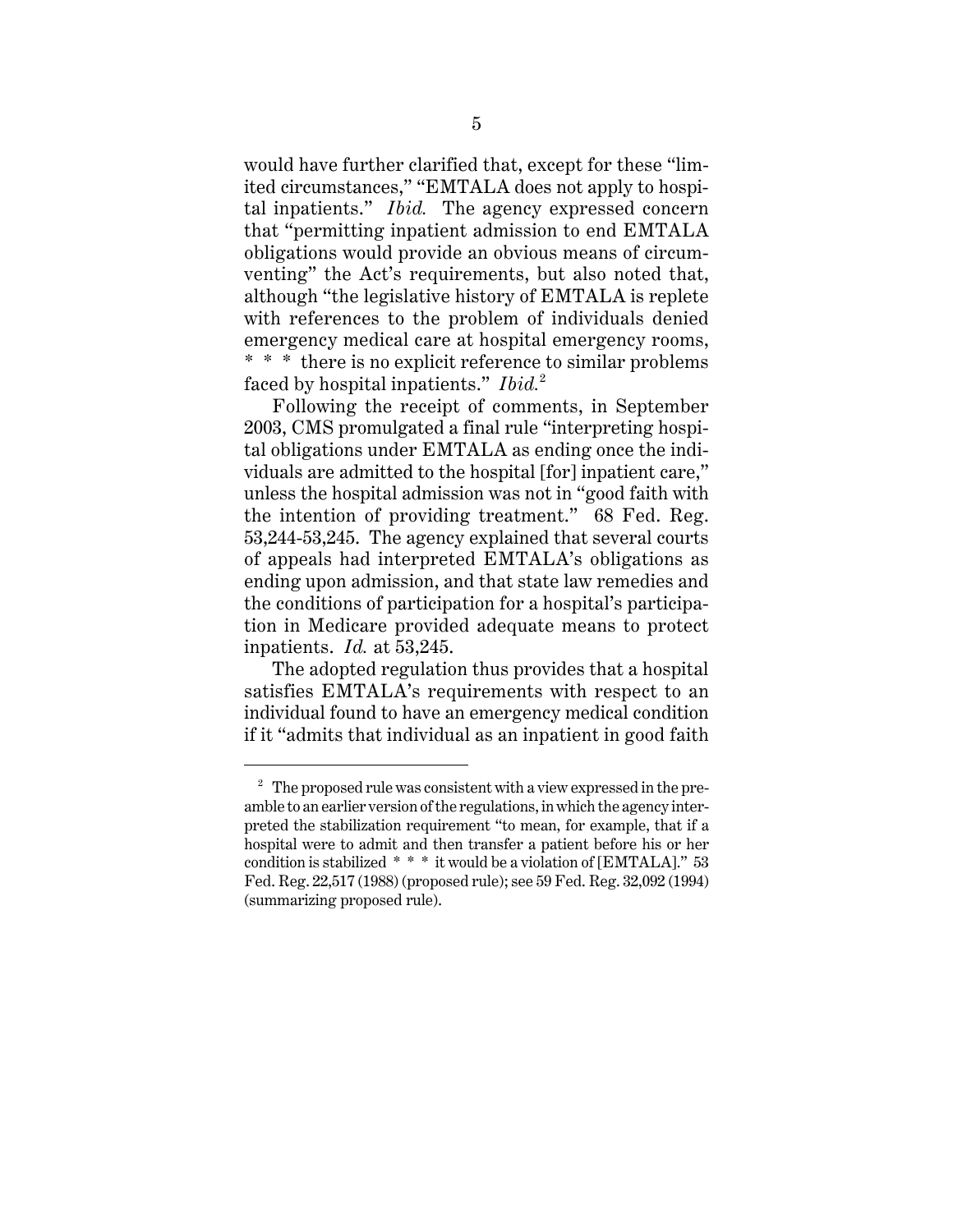in order to stabilize the emergency medical condition." 42 C.F.R. 489.24(d)(2)(i); see 42 C.F.R. 489.24(a)(ii) ("If the hospital admits the individual as an inpatient for further treatment, the hospital's obligation under this section ends, as specified in paragraph (d)(2) of this section."); cf. 42 C.F.R.  $489.24(d)(2)(iii)$  ("A hospital is required by the conditions of participation for hospitals under Part 482 of this chapter to provide care to its inpatients in accordance with those conditions of participation."). The regulation defines "inpatient" as "an individual who is admitted to a hospital for bed occupancy \* \* \* with the expectation that he or she will remain at least overnight."  $42$  C.F.R.  $489.24(b)$ .

3. On December 13, 2002, Marie Moses-Irons brought her husband, Christopher Howard, to the emergency department of petitioner Providence Hospital. Pet. App. 3a. Howard's symptoms included severe headaches, muscle soreness, high blood pressure, vomiting, slurred speech, disorientation, hallucinations, and delusions. *Ibid.* Emergency room physicians admitted Howard as an inpatient to conduct more tests. *Ibid.* He was ultimately diagnosed with a migraine headache and atypical psychosis with delusional disorder and, although there allegedly were plans to transfer Howard to the psychiatric unit, he was released from the hospital

<sup>&</sup>lt;sup>3</sup> In 2008, HHS examined whether EMTALA's "specialized care" provisions would require hospitals with specialized capabilities to accept the transfer of an individual who was an inpatient at the admitting hospital. See 73 Fed. Reg. 48,656-48,661. The agency ultimately clarified that "once an individual is admitted in good faith by the admitting hospital, the admitting hospital has satisfied its EMTALA obligation with respect to that individual even if the individual remains unstabilized[,] and a hospital with specialized capabilities does not have an EMTALA obligation to accept an appropriate transfer of that individual." *Id.* at 48,661.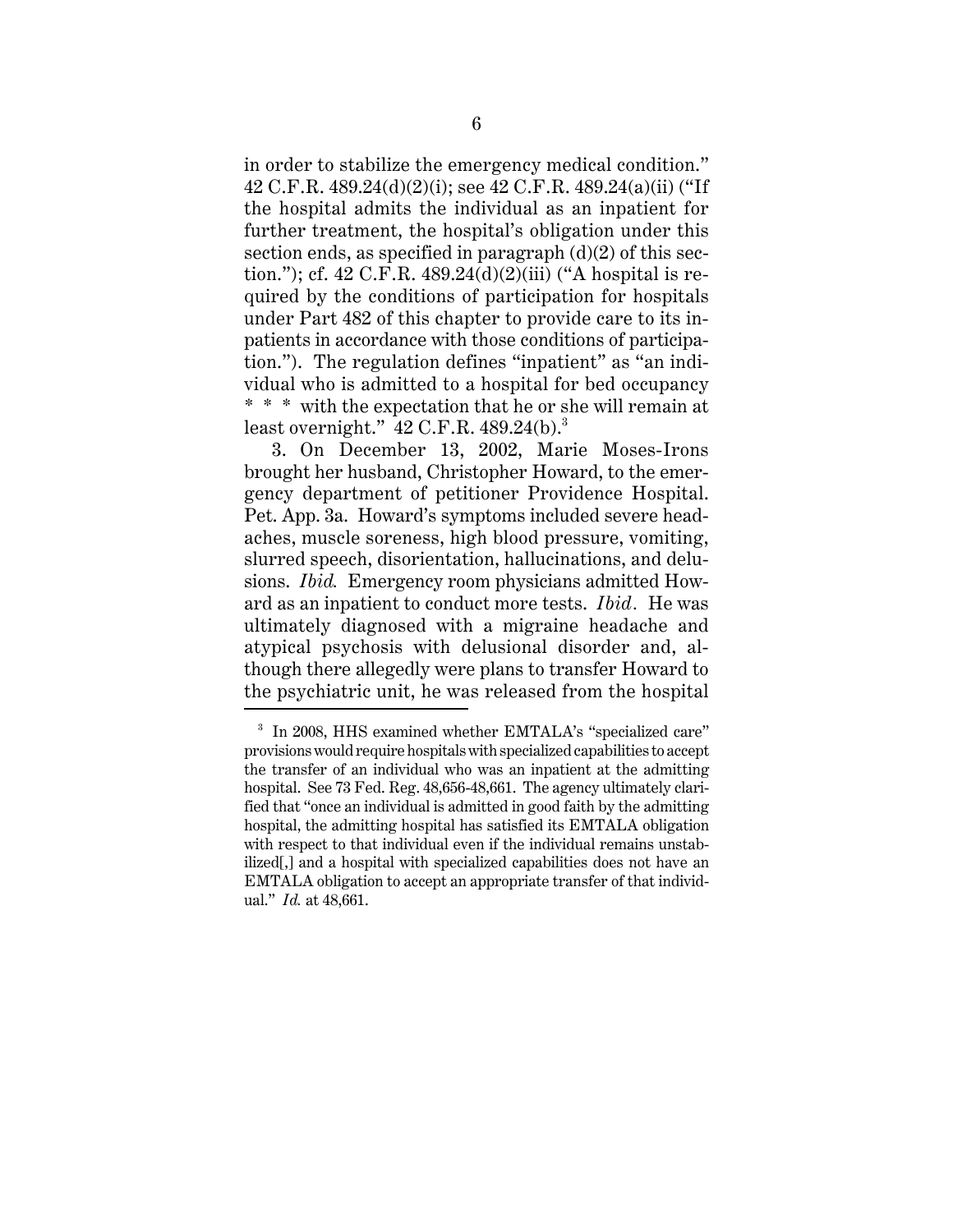on December 19, 2002. *Id.* at 4a-5a. Ten days later, Howard murdered his wife. *Id.* at 5a.

In 2004, the representative of Moses-Iron's estate commenced this suit against petitioner alleging a violation of EMTALA and state law negligence claims. Pet. App. 5a.<sup>4</sup> Petitioner filed a motion to dismiss, arguing, *inter alia*, that respondent lacked standing to bring an EMTALA claim because she was not the individual who had sought treatment from the hospital. *Ibid.* The district court denied that motion, concluding that "the plain language of the statute does not preclude a lawsuit by the injured third party." *Ibid.* (quoting C.A. App. 181).

Petitioner then moved for summary judgment, again challenging respondent's standing and asserting two other grounds: (1) EMTALA does not impose any obligations on a hospital once an individual is admitted as an inpatient, and (2) there was no EMTALA violation because Howard was properly screened and was not diagnosed as having an emergency medical condition. Pet. App. 6a, 10a. The district court granted summary judgment to petitioner because, "regardless of the standing issue," "[t]he hospital admitted Howard and did not turn him away" and, after a proper screening, the hospital did not recognize an "emergency medical condition." *Id.* at 7a (quoting C.A. App. 216). The court declined to exercise supplemental jurisdiction over respondent's statelaw claims. *Id*. at 7a.

4. The court of appeals reversed and remanded for further proceedings. Pet. App. 1a-28a. As an initial matter, the court agreed that respondent had standing to sue under EMTALA because, the court explained, the

<sup>4</sup> The complaint also named an individual physician as a defendant, but the physician was dismissed, Pet. App. 26a-28a, and is not a petitioner before this Court.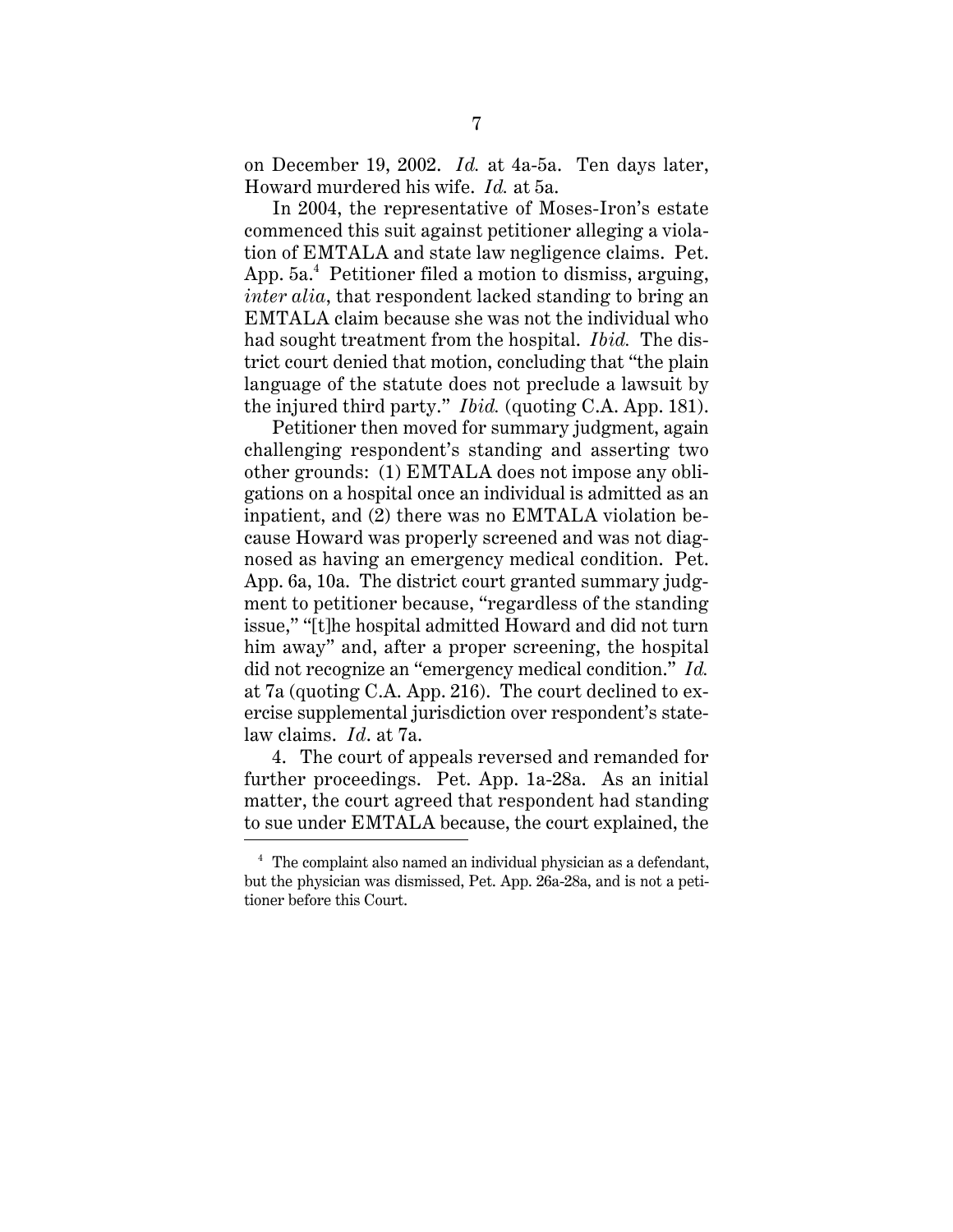plain language of the statute broadly confers a private right of action on "*any* individual who suffers personal harm as a direct result" of the hospital's violation. *Id.* at 10a-15a (emphasis added).

The court then held that "EMTALA imposes an obligation on a hospital beyond simply admitting a patient with an emergency medical condition to an inpatient care unit." Pet. App. 16a. Reasoning that EMTALA "requires 'such treatment as may be required to stabilize the medical condition,' § 1395dd(b), and forbids the patient's release unless his condition has 'been stabilized,'  $§$  1395dd(c)(1)," the court concluded that "EMTALA requires a hospital to treat a patient with an emergency condition in such a way that, upon the patient's release, no further deterioration of the condition is likely." *Ibid.*; see *id.* at 17a ("Thus, the statute requires more than the admission and further testing of a patient; it requires that actual care, or treatment, be provided as well.").

The court refused to defer to HHS's regulation providing that a hospital's EMTALA obligations are satisfied upon the good faith admission of the individual as an inpatient, finding the regulation "contrary to EMTALA's plain language." Pet. App. 18a. The court thought it "unreasonable" to treat admission, in and of itself, as the equivalent of the "treatment as may be required to stabilize" that the Act requires. *Ibid.* In the alternative, the court concluded that it would be inappropriate to apply HHS's interpretation here because the regulation was promulgated after the conduct at issue in this case. *Id.* at 19a.

Finally, the court of appeals held that whether the hospital conducted an appropriate screening and found no emergency medical condition, and whether the hospi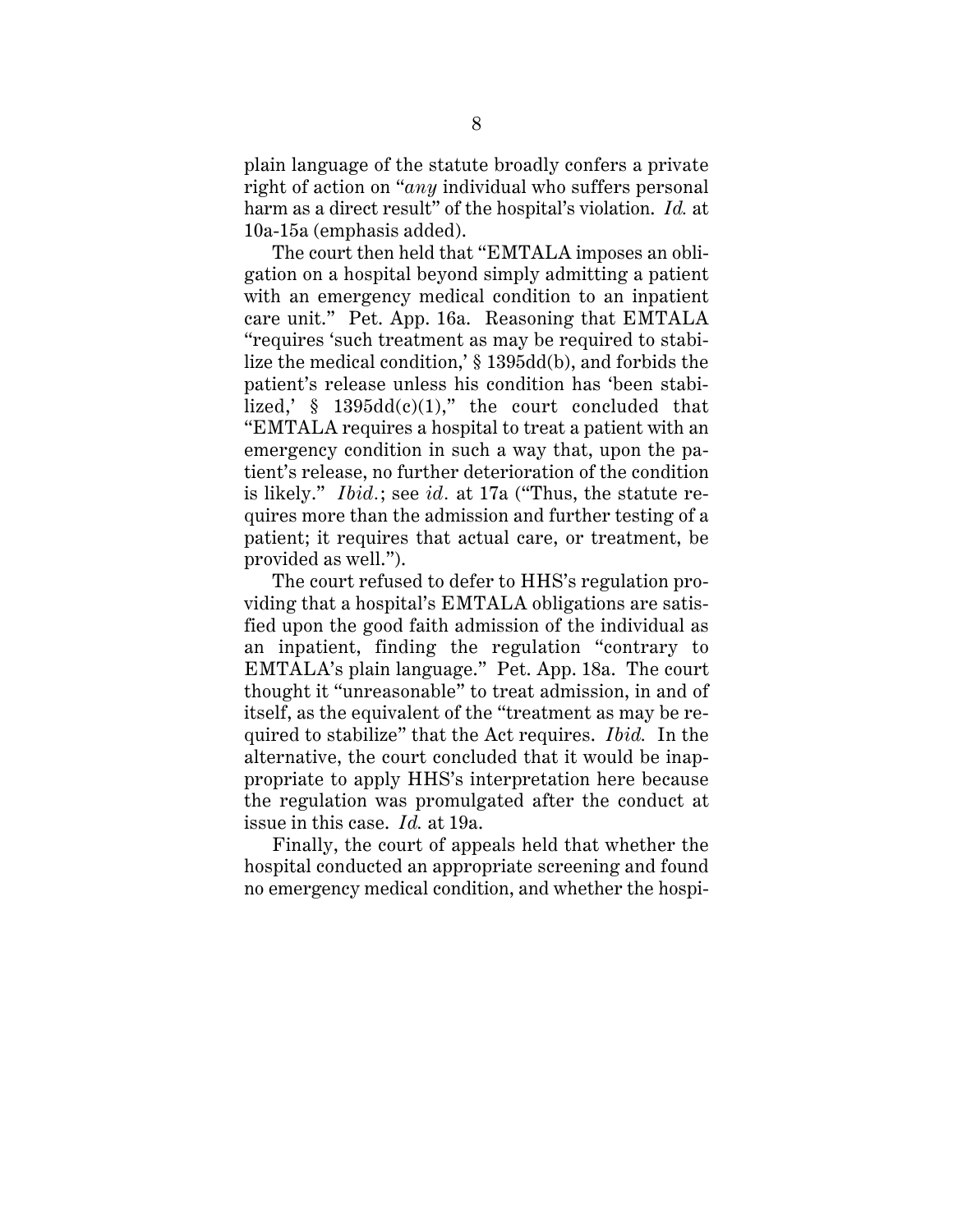tal believed Howard was stabilized upon discharge, raised disputed issues of fact for the jury to decide. See Pet. App. 20a-26a.

5. The court of appeals denied rehearing en banc with one judge dissenting. Pet. App. 34a-36a.

#### **DISCUSSION**

The court of appeals erred in holding that EMTALA's coverage unambiguously continues after an individual has been admitted in good faith to the hospital as an inpatient. Congress did not speak directly to this issue, and HHS is entitled to deference as the expert agency. Nonetheless, review is not warranted at this time. The conflict among the circuits is shallow, HHS has committed to initiating rulemaking to reconsider this issue in the coming year, and the case is in an interlocutory posture and is atypical in several respects that further weigh against review. The Court therefore should deny the petition for a writ of certiorari.

# **A. EMTALA's Coverage Does Not Unambiguously Continue Once An Individual Has Been Admitted In Good Faith As A Hospital Inpatient**

The familiar two-step framework established by *Chevron U.S.A., Inc.* v. *Natural Resources Defense Council, Inc.*, 467 U.S. 837, 842-843 (1984), governs this case. At the first step, a court asks "whether Congress has directly spoken to the precise question at issue"; if Congress has unambiguously expressed its intent, the court must give effect to that intent. *Ibid.* If the statute is silent or ambiguous, however, the court must determine "whether the agency's answer is based on a permissible construction of the statute." *Id.* at 843. Congress did not directly answer the question presented in this case—but in a 2003 regulation promulgated after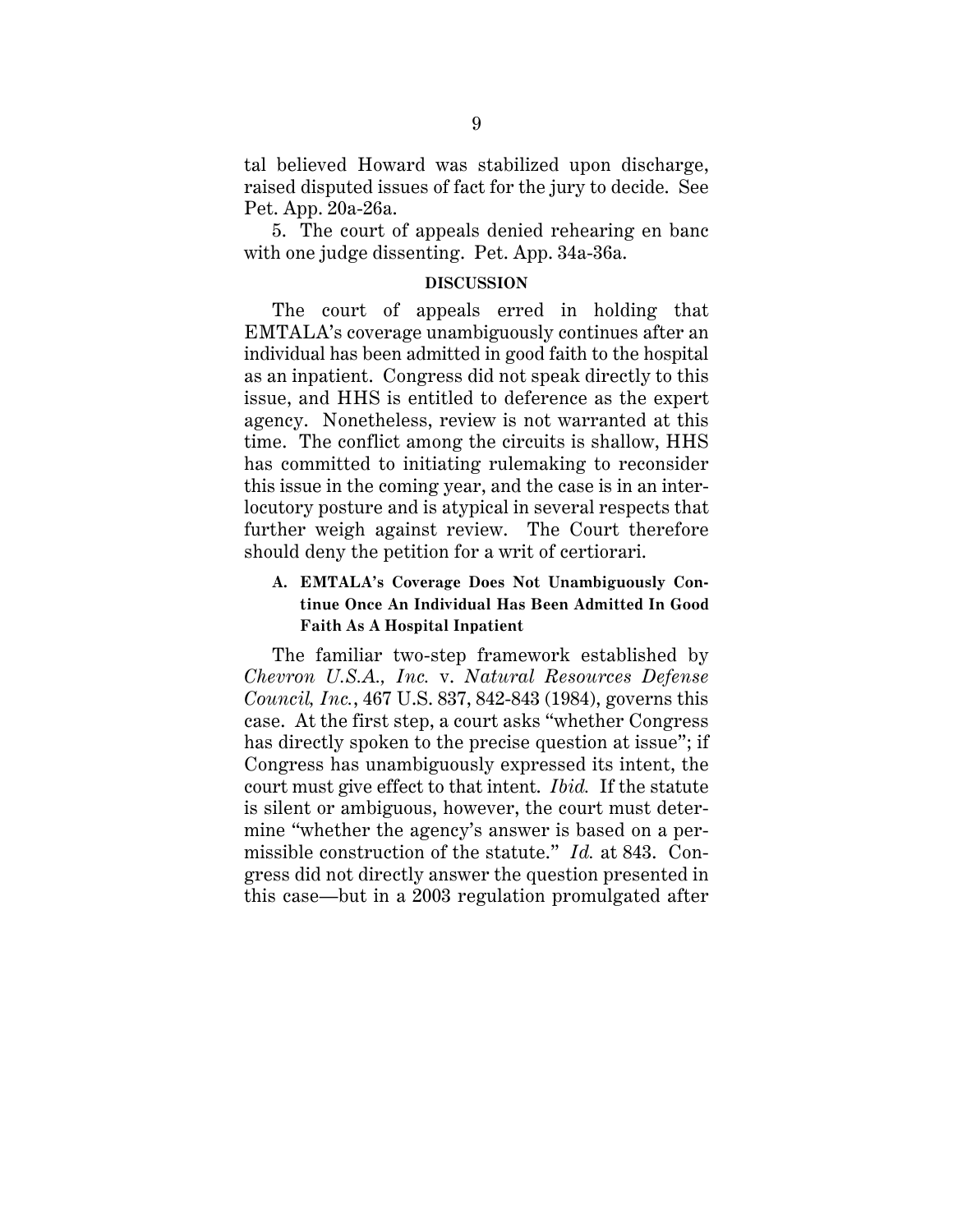notice and comment HHS did. The court of appeals should have deferred to the agency's "permissible construction of the statute." *Ibid.*

1. The statutory text does not unambiguously provide that EMTALA's coverage continues after an individual is admitted to the hospital as an inpatient. To be sure, nothing in Subsection (b) expressly states that EMTALA's requirements are satisfied upon admission to the hospital as an inpatient. But there is also no express statement that coverage will continue indefinitely, beyond appropriate screening and treatment in the emergency room.

a. On the one hand, Subsection (b) is written in expansive terms. It refers to any individual who "comes to a hospital" and is determined to have an "emergency medical condition." 42 U.S.C. 1395dd(b)(1). It then states that the hospital must either (A) provide, "within the staff and facilities available at the hospital, for such further medical examination and such treatment as may be required to stabilize the medical condition," or (B) transfer the individual in accordance with Subsection (c). *Ibid.* And the Act measures stabilization under Subsection (b) by whether the condition will deteriorate if the individual is moved "from a facility" or "outside a hospital's facilities," 42 U.S.C. 1395dd(e)(3) and (4). In contrast, the medical screening requirement in Subsection (a) refers to any individual who "comes to the emergency department" and requires the hospital to provide an examination "within the capability of the hospital's emergency department, including ancillary services routinely available to the emergency department." 42 U.S.C. 1395dd(a). As respondent argues (Br. in Opp. 10), the references to the "emergency department" in Subsection (a) compared to the absence of any such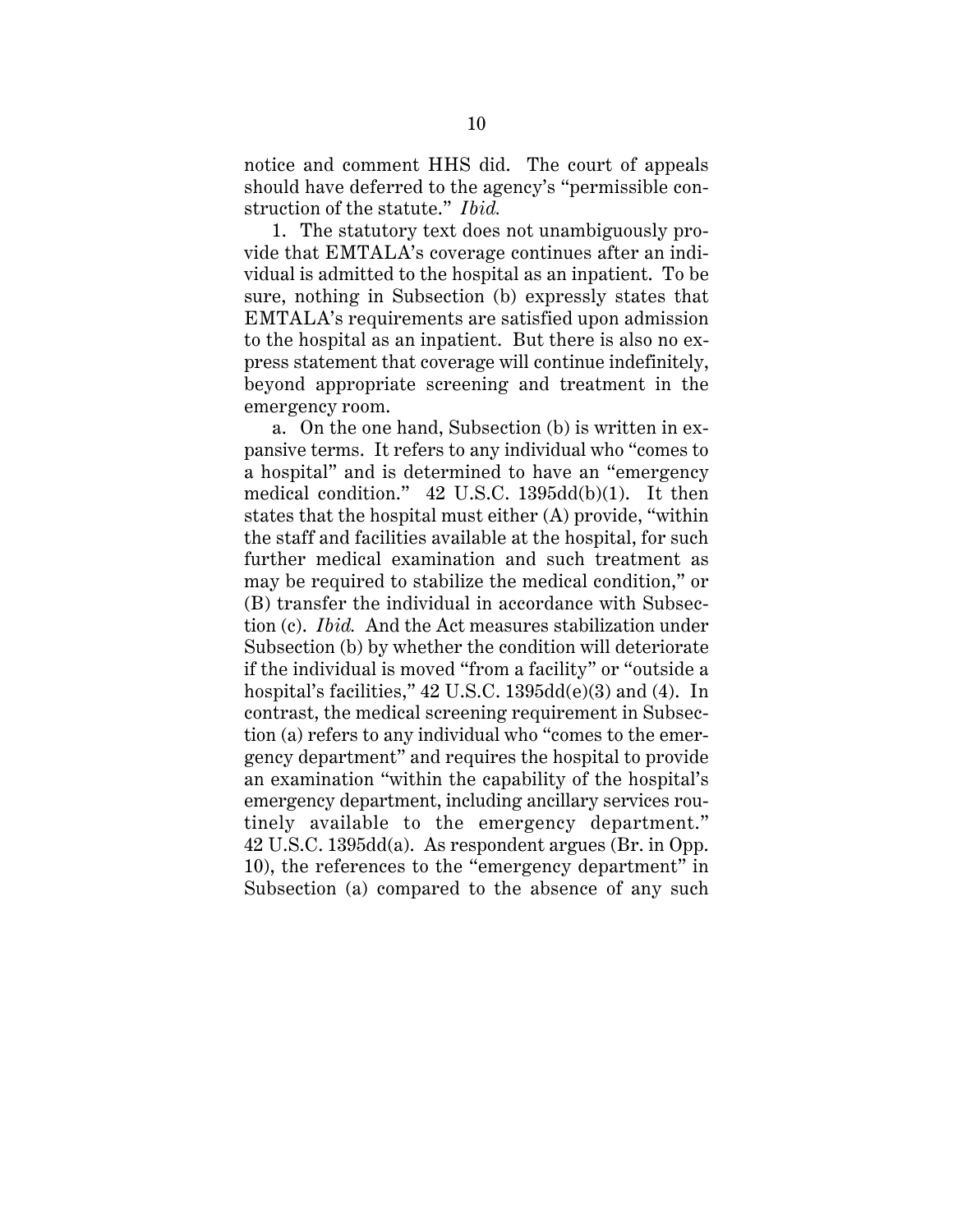mention in Subsection (b), or in the definitions of "to stabilize" or "transfer," could suggest that the stabilization requirement applies to the treatment of "emergency medical conditions," whether or not they exist in the "emergency department." See *Thorton* v. *Southwest Detroit Hosp.*, 895 F.2d 1131, 1134 (6th Cir. 1990) ("[T]his change in wording" leads to a "reasonable inference" that the stabilization requirement applies "regardless of whether the patient stays in the emergency room.").

On the other hand, Subsection (b) permits a hospital to transfer an individual before he is stabilized only in accordance with Subsection  $(c)$ —*i.e.*, only if, *inter alia*, a physician signs a certification attesting to the risks and benefits of the transfer. 42 U.S.C.  $1395dd(c)(1)(A)(ii)$ . And it further provides an alternative way of effectuating an appropriate transfer if a "physician is not physically present in the emergency department" at that time.  $42 \text{ U.S.C. } 1395 \text{dd}(c)(1)(A)(iii)$ . Congress's decision to condition transfers on whether a physician is physically present in the emergency department could indicate that "it meant to be speaking in subsection (c) about decisions to be made in the emergency room." See *James* v. *Sunrise Hosp.*, 86 F.3d 885, 889 (9th Cir. 1996). But see *Lopez-Soto* v. *Hawayek*, 175 F.3d 170, 176 (1st Cir. 1999) (rejecting that reading and arguing that "the provision addresses only a discrete subset of transfer circumstances," whereas the more generally applicable provision does not impose "any limitation on where certification decisions must be made").

In other respects, the stabilization requirement can be read as one that is limited in duration. For example, it is keyed to the identification of an "emergency medical condition," which is defined as a condition manifesting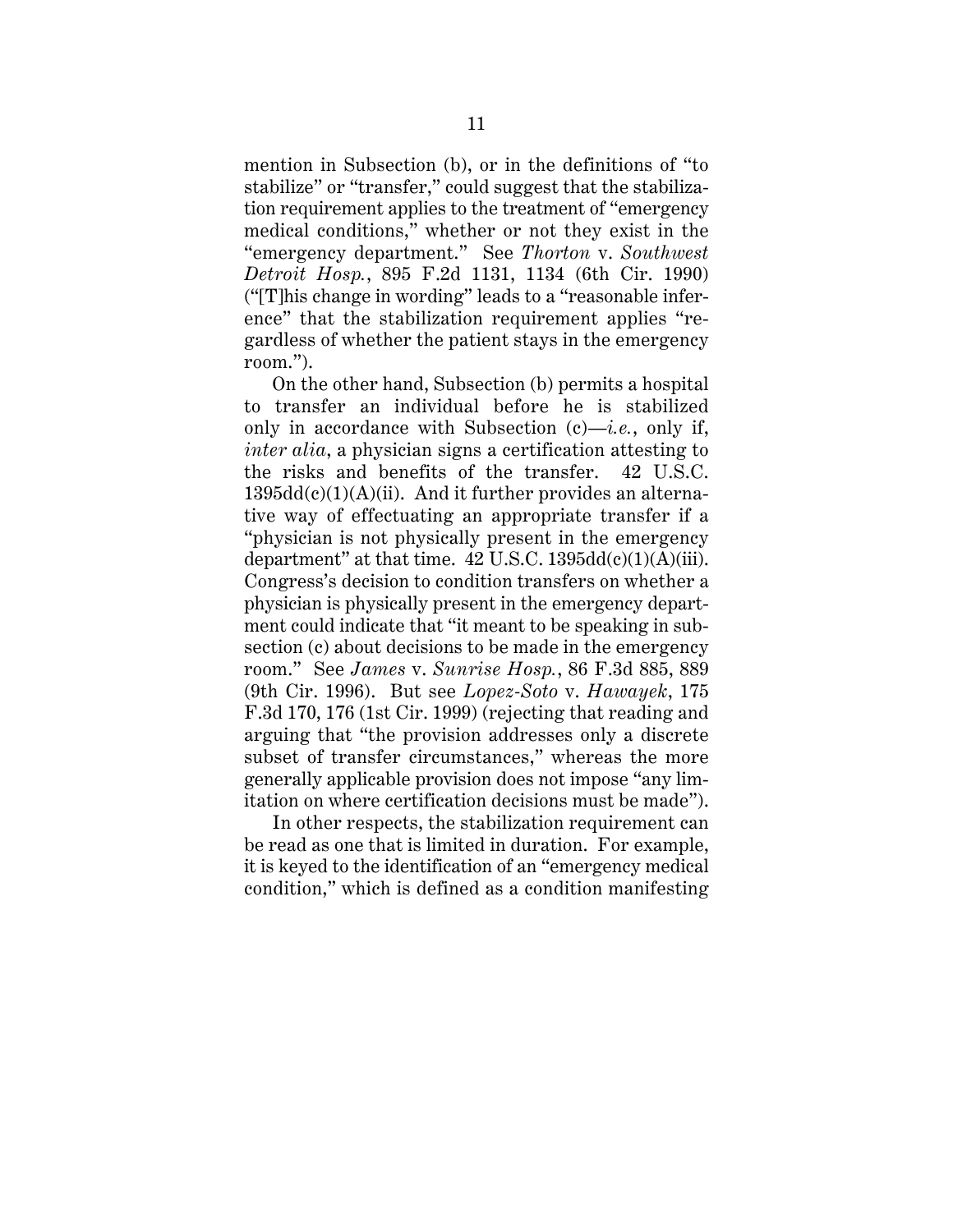itself by "acute symptoms" requiring "immediate medical attention."  $42$  U.S.C. 1395dd(e)(1). Those words connote a sense of imminence and urgency that is in some tension with an ongoing stabilization obligation of indefinite duration. The Act also includes protections for women in labor and defines "to stabilize" in that context as "to deliver (including the placenta)." 42 U.S.C. 1395dd(e)(3). This could suggest that EMTALA was intended to apply to inpatients, because Congress intended to cover pregnant women until "delivery," which could occur after admission to the maternity ward. Cf. *Lopez-Soto*, 175 F.3d at 176-177. But EMTALA's inclusion of pregnant women in labor imposes an obligation on the hospital that is inherently limited in duration; it does not suggest that Congress necessarily envisioned that the Act would govern the hospital's actions on an open-ended basis.

b. As a general matter, EMTALA's legislative history makes clear that Congress was primarily focused on the problem of hospitals dumping indigent and uninsured individuals from hospital emergency rooms. See, *e.g.*, *1985 House Report*, Pt. 1, at 27 ("The Committee is greatly concerned about the increasing number of reports that hospital emergency rooms are refusing to accept or treat patients with emergency conditions if the patient does not have medical insurance."); *1985 House Report*, Pt. 3, at 6 ("The Judiciary Committee shares the concern of the Ways and Means Committee that appropriate emergency room care be provided."); 131 Cong. Rec. 28,568 (1985) (Sen. Durenberger); *id.* at 28,569 (Sen. Kennedy); *ibid.* (Sen. Heinz).

In discussing the EMTALA obligations more specifically, including the stabilization requirement, the legislative history at times suggests a focus on treatment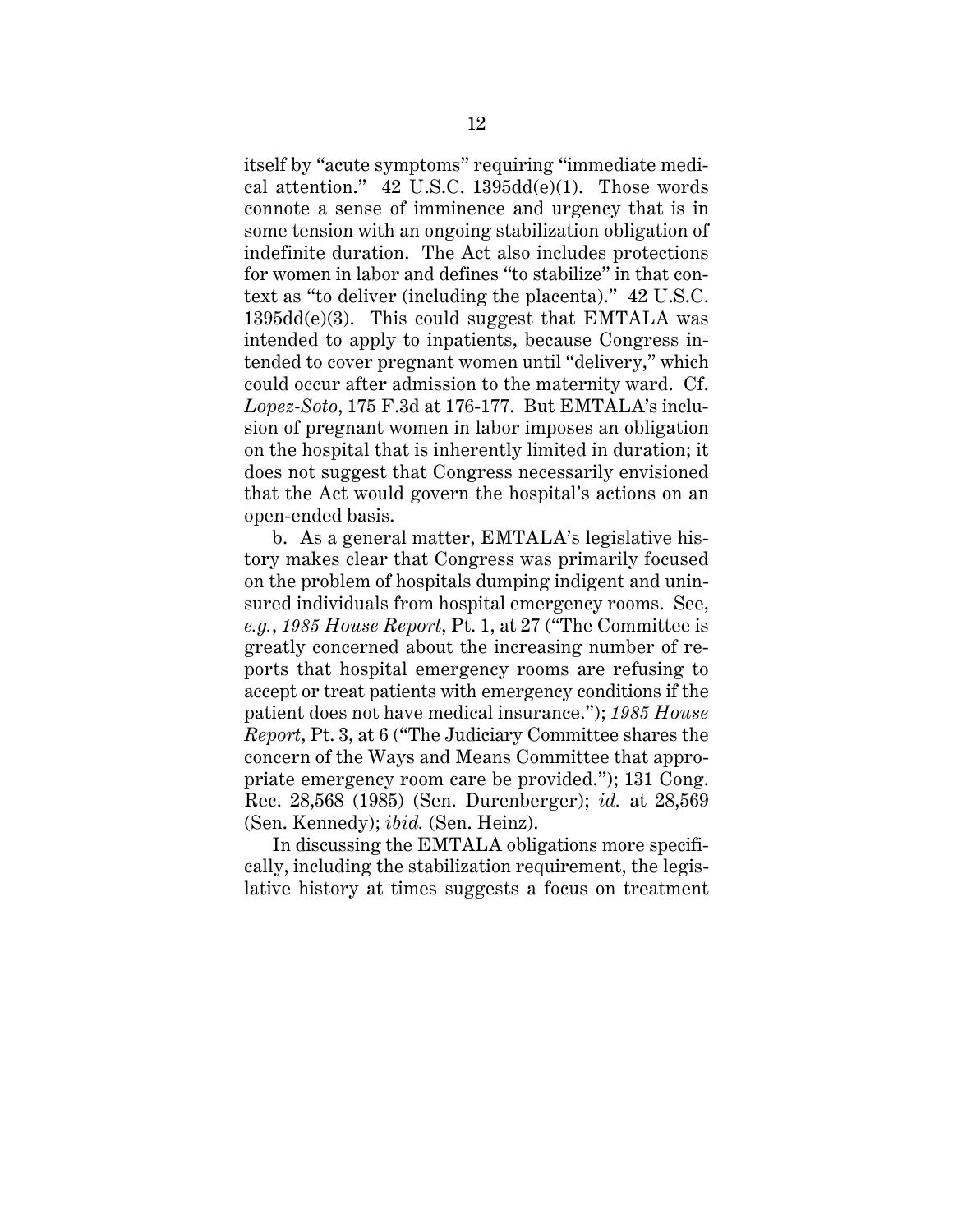provided within the emergency department. For example, the report of the House Ways and Means Committee described the stabilization obligation as requiring "hospital emergency departments" to "provide appropriate treatment to stabilize patients who have emergency medical conditions or to provide treatment for patients in active labor, and provide for appropriate transfers." *1985 House Report*, Pt. 1, at 4; see 131 Cong. Rec. 29,829 (1985) (Sen. Stark). During Senate floor debates, at least one Senator's comments suggested that the obligations imposed by EMTALA were intended to have a temporal limit. See *id.* at 28,569 (Sen. Dole) ("Under the provision[s] of this amendment, a hospital is charged *only* with the responsibility of providing an adequate *first response* to a medical crisis.") (emphases added); see also *ibid.* (Sen. Dole) (describing patient dumping as a practice "whereby a hospital, for purely financial reasons, refuses to *initially* treat or stabilize an individual with a true medical emergency") (emphasis added). But while Congress's primary focus was on patient dumping from hospital emergency rooms, the legislative history also suggests a more inclusive belief that "all Americans, regardless of wealth or status, should know that a hospital will provide what services it can when they are truly in physical distress." *Id.* at 28,568 (Sen. Durenberger).

c. In sum, a review of the statutory text, structure, and purpose of EMTALA reveals that Congress did not speak "directly \* \* \* to the precise question at issue." *Chevron*, 467 U.S. at 842. The court of appeals therefore erred when it concluded that EMTALA's coverage unambiguously continues after an individual has been admitted as a hospital inpatient. See Pet. App. 16a-19a. Nor does the legislative history suggest that Congress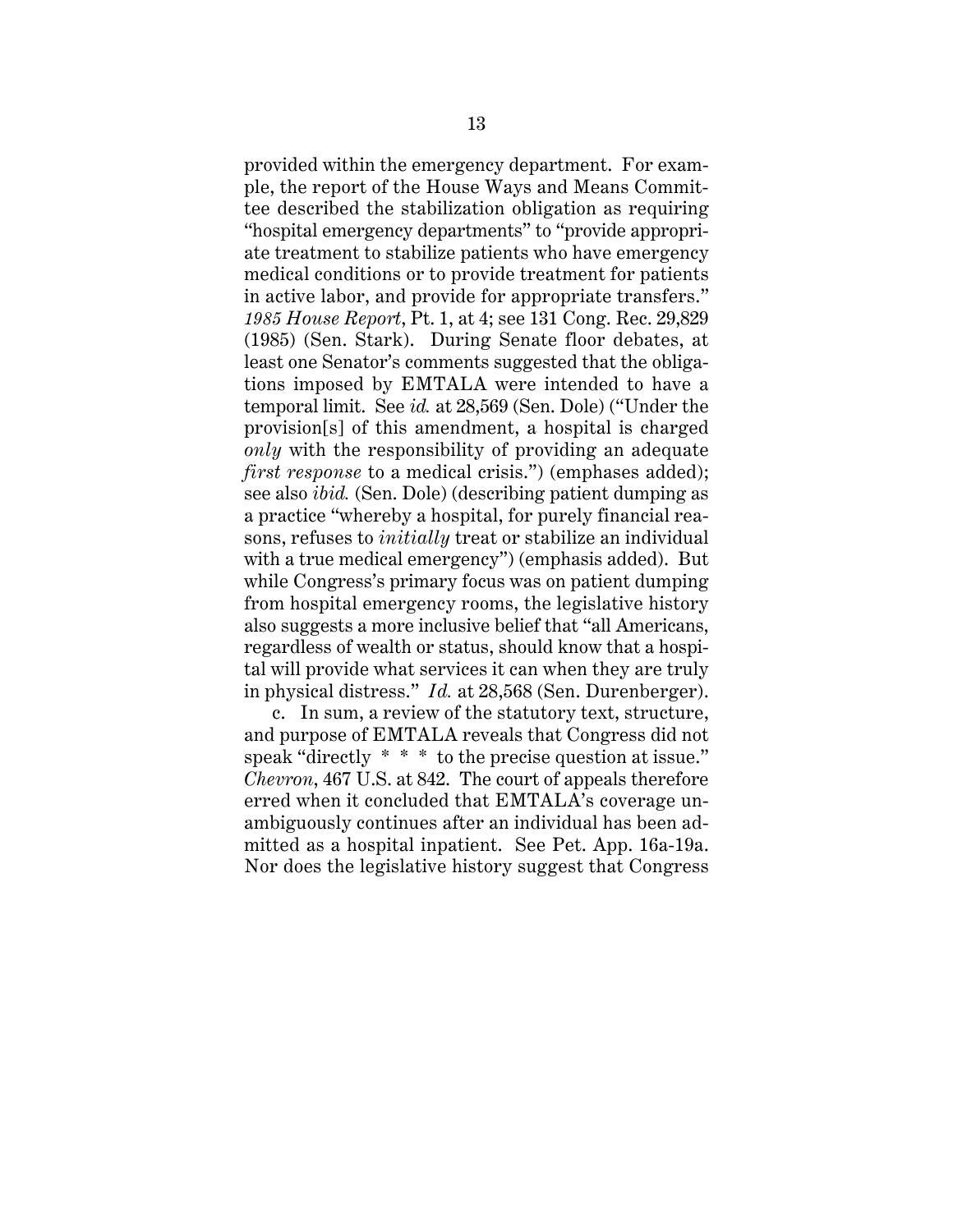clearly intended that EMTALA's coverage would continue after admission as an inpatient.

2. Congress has expressly authorized the Secretary of HHS to promulgate rules and regulations interpreting and implementing EMTALA, see 42 U.S.C. 1302(a);  $1395hh(a)(1)$ , and to administer the civil monetary fine provisions of EMTALA, see 42 U.S.C. 1395dd(d)(1)(A) and (B) (incorporating 42 U.S.C. 1320a-7a). Accordingly, as the court of appeals recognized (Pet. App. 18a-19a), the Secretary's regulations, adopted after notice and comment, are entitled to *Chevron* deference.

In 2003, HHS promulgated a final rule clarifying that a hospital's obligations under EMTALA are satisfied once it "admits [an] individual as an inpatient in good faith in order to stabilize the emergency medical condition."  $42 \text{ C.F.R. } 489.24(d)(2)$ ; see  $42 \text{ C.F.R. } 489.24(a)(ii)$ ; see also 73 Fed. Reg. 48,659 (2008) (clarifying "that if an individual presents to the admitting hospital that has a dedicated emergency department, is provided an appropriate medical screening examination and is found to have an emergency medical condition, and is admitted as an inpatient in good faith for stabilizing treatment of an emergency medical condition, then the admitting hospital has met its EMTALA obligation to that individual, even if the individual remains unstable").

For all the reasons explained above, that interpretation is a reasonable one. Although it is not the only permissible reading, the HHS regulation is consistent with the text, structure, purpose, and history of EMTALA, and the court of appeals should have given it "controlling weight." *Chevron*, 467 U.S. at 844.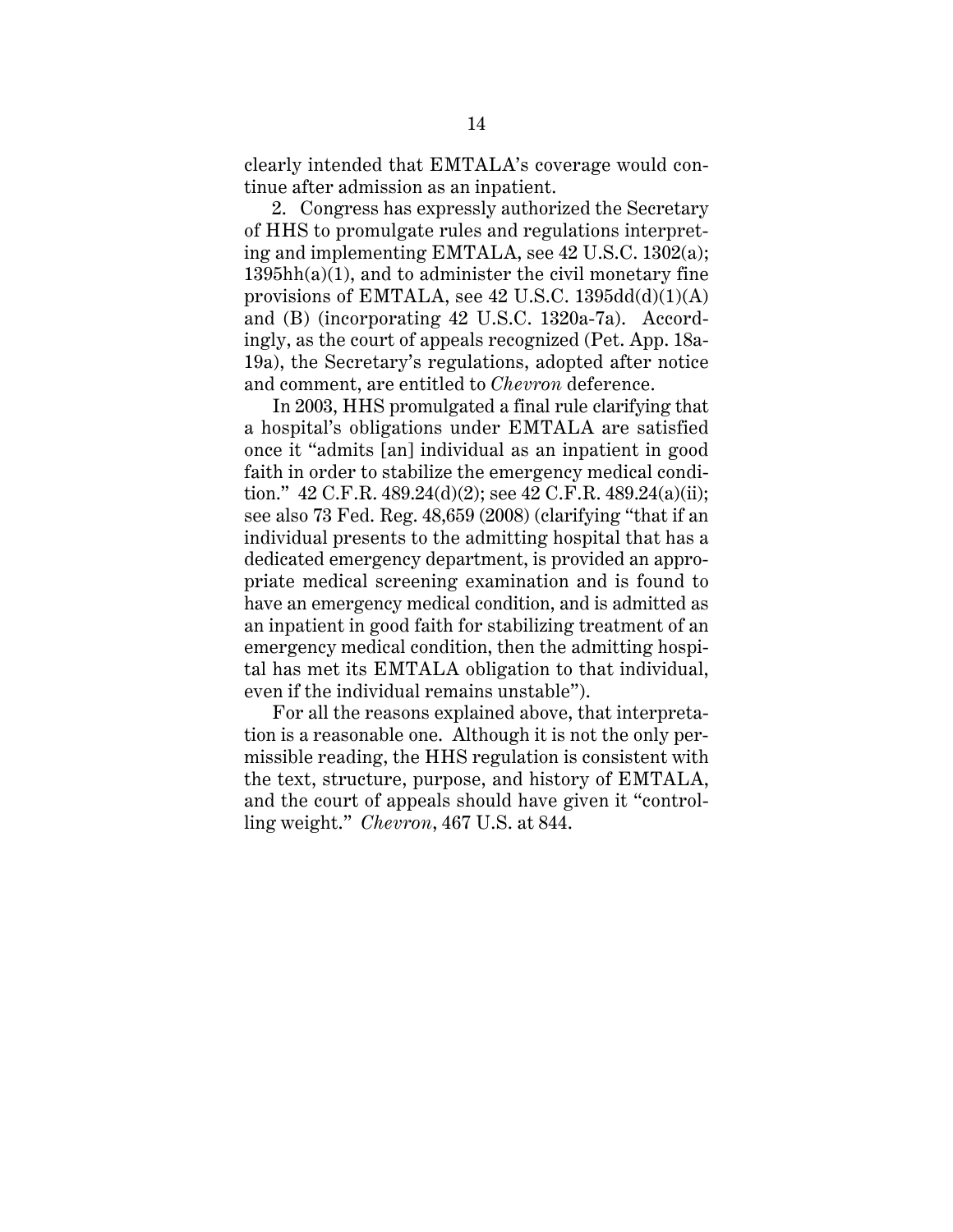#### **B. Further Review Is Not Warranted At This Time**

1. Before the HHS regulation was promulgated, three courts of appeals, including the Sixth Circuit in dicta, had addressed the question presented. No other court of appeals has examined this question in light of the current regulation.<sup>5</sup> The circuit split is relatively shallow and further percolation is warranted.

In *Thorton*, 895 F.2d at 1135, the Sixth Circuit reviewed EMTALA's text and legislative history and stated that "[e]mergency care must be given until the patient's emergency medical condition is stabilized." The court found it significant that Subsection (a) refers to the "emergency department" on several occasions, whereas Subsection (b) refers to the "hospital." *Id.* at 1134. Looking to the legislative history, the court explained that Congress sought to ensure that emergency care is provided and, "[a]lthough emergency care often occurs, and almost invariably begins, in an emergency room, emergency care does not always stop when a patient is wheeled from the emergency room into the main hospital." *Id.* at 1135. Because the plaintiff's condition had been stabilized at the time of her discharge, however, the court affirmed the dismissal of the case. The Sixth Circuit's discussion of EMTALA's coverage in *Thorton* therefore appears to have been dictum.

Several years later, in *Bryan* v. *Rectors and Visitors of the University of Virginia*, 95 F.3d 349 (1996), the Fourth Circuit held, contrary to the Sixth Circuit's view in *Thorton*, that the EMTALA stabilization requirement applies only "in the immediate aftermath of the act of

<sup>5</sup> In *Torretti* v. *Main Line Hospital, Inc.*, 580 F.3d 168, 175-176 (2009), the Third Circuit examined and deferred to the HHS regulation with respect to outpatients.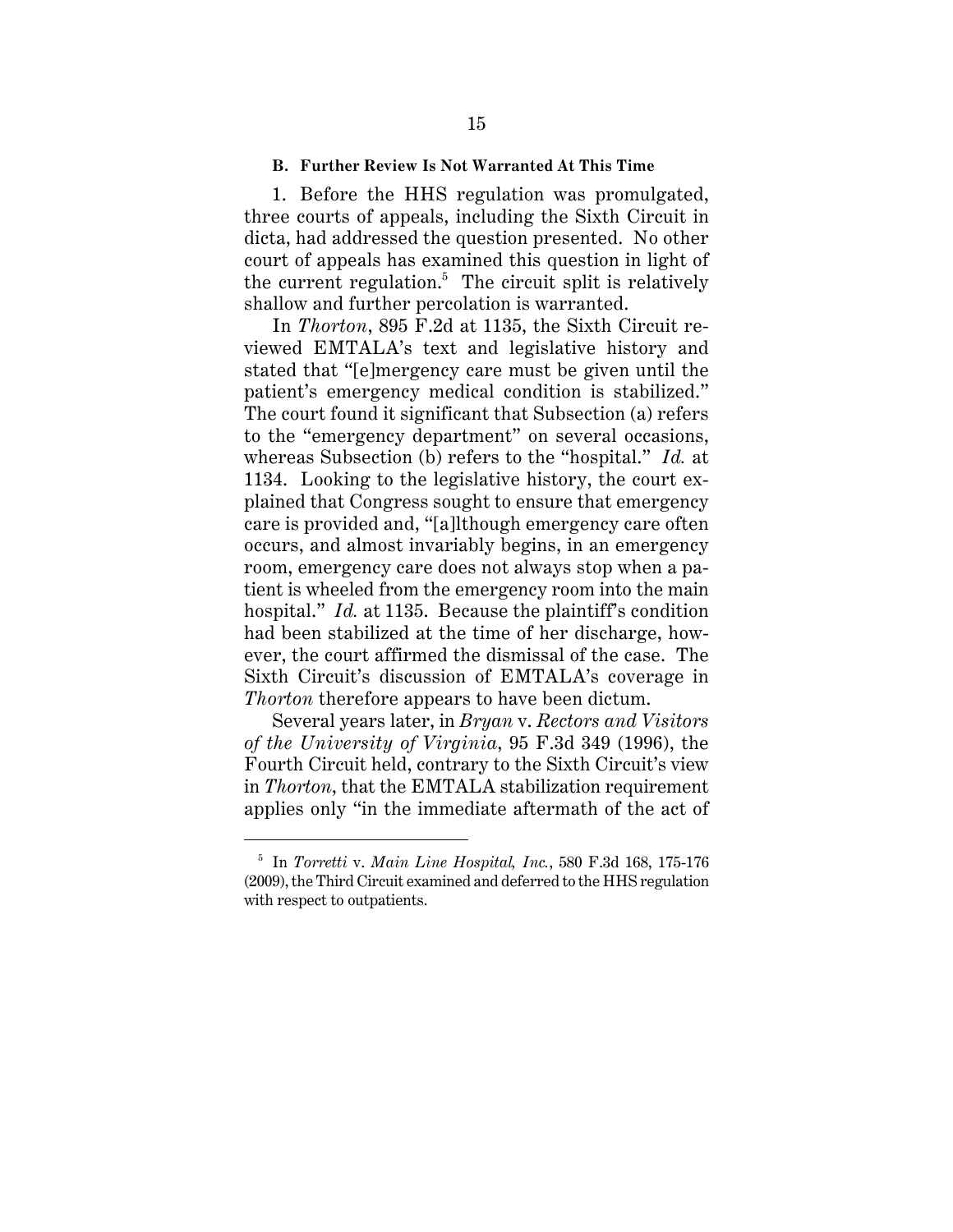admitting" and while the hospital "consider[s] whether it [will] undertake longer-term full treatment or instead transfer the patient to a hospital" that will do so. *Id.* at 352. The court viewed EMTALA as a "limited 'antidumping' statute, not a federal malpractice statute," that has the "sole purpose" of "deal[ing] with the problem of patients being turned away from emergency rooms for non-medical reasons." *Id.* at 351.Once the hospital accepts the patient, the court reasoned, the patient's care becomes the legal responsibility of the hospital and is governed by state tort law. *Id.* at 351-352. The court also found support for its interpretation in the statutory phrase "to stabilize" which, the court explained, is defined "entirely in connection with a possible transfer and without any reference to the patient's longterm care within the system." *Id.* at 352.

In 2002, shortly before the HHS regulation was promulgated, the Ninth Circuit held that "the stabilization requirement normally ends when a patient is admitted for inpatient care." *Bryant* v. *Adventist Health Sys./W.*, 289 F.3d 1162, 1167. The court acknowledged that the term "'stabilize' appears to reach a patient's care after the patient is admitted to the hospital for treatment," but it explained that "the term is defined only in connection with the transfer of an emergency room patient." *Ibid.* While recognizing the concerns raised by the Sixth Circuit in *Thorton*, the court ultimately agreed with the Fourth Circuit, holding that "EMTALA's stabilization requirement ends when an individual is admitted for inpatient care," unless "a patient demonstrates in a particular case that inpatient admission was a ruse to avoid EMTALA's requirements." *Id.* at 1168-1169; see also *Morgan* v. *North Miss. Med. Ctr., Inc.*, 225 Fed. Appx. 828 (11th Cir. 2007) (affirming, without opinion, district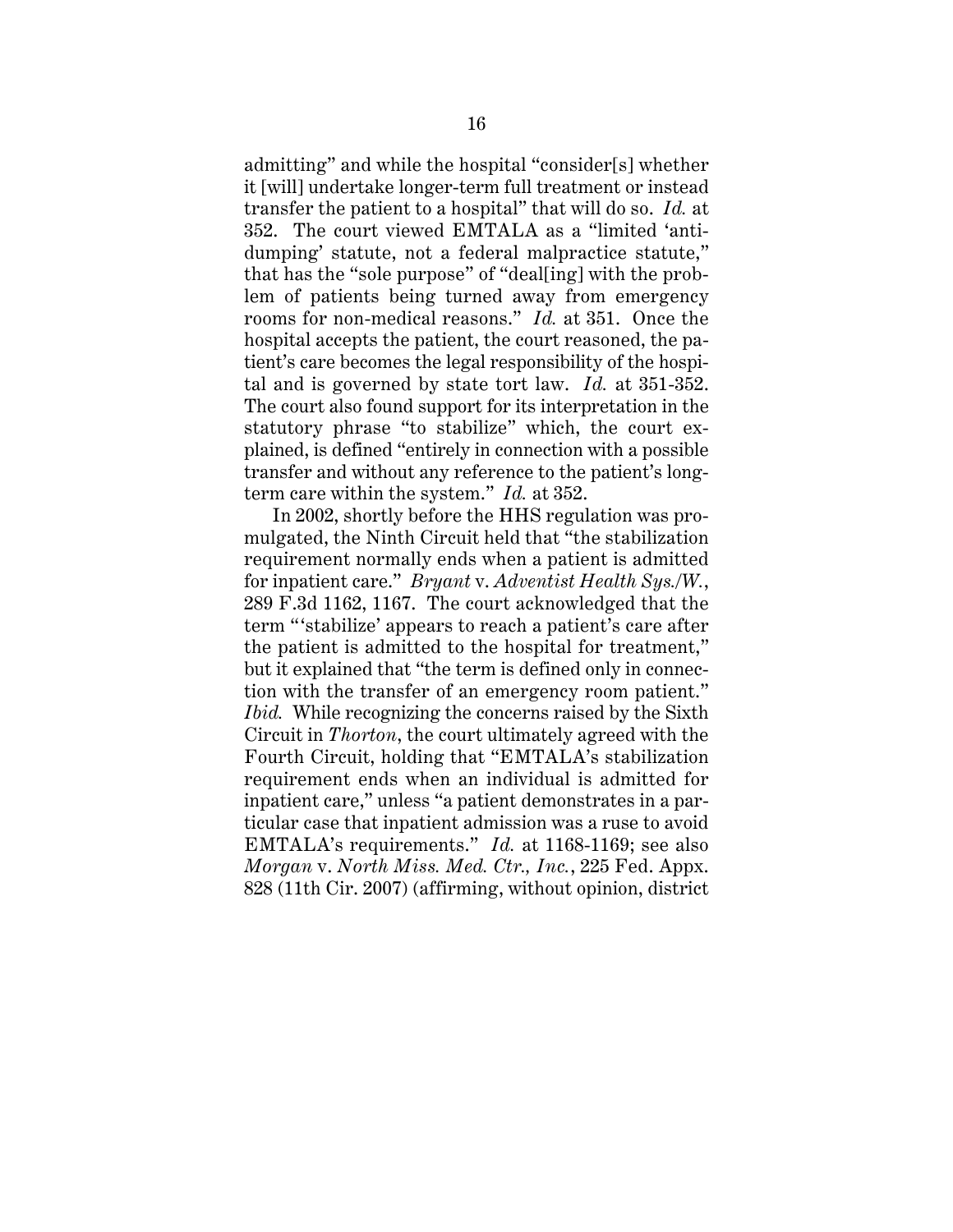court decision adopting *Bryant* rule), cert. denied, 552 U.S.  $1098 (2008)^6$ 

The Sixth Circuit in this case adopted the dictum from its prior decision in *Thorton* as a holding, despite HHS's promulgation of its regulation in the interim. And it did so without citing the conflicting decisions in the Fourth and Ninth Circuits.<sup>7</sup>

 $6\text{ As}$  respondent argues (Br. in Opp. 7-8), the underlying facts in both *Bryan* and *Bryant* are distinct in at least one respect: the patients did not allege an inappropriate "transfer," as that term is defined in EMTALA. In *Bryan*, there was no transfer at all; the individual died while a patient in the admitting hospital. See 95 F.3d at 350; 42 U.S.C. 1395dd(e)(4) (defining "transfer" as excluding the movement of a person declared dead). And in *Bryant* there was no allegation that the transfer itself violated EMTALA. See 289 F.3d at 1164. As noted above, both courts relied, in part, on the fact that the stabilization requirement is keyed to a "transfer," and some courts have held that EMTALA's stabilization requirement is not triggered unless there has been such a transfer. See p.17 n.7, *infra*. Neither court, however, rested on that rationale as the basis for its decision.

<sup>7</sup> The First and Eleventh Circuits have also addressed the scope of EMTALA's stabilization requirement, but have not squarely decided the question presented here. Both courts have relied on the definition of "to stabilize" to hold that "a hospital cannot violate the duty to stabilize unless it transfers [the] patient." *Alvarez-Torres* v. *Ryder Mem'l Hosp., Inc.*, 582 F.3d 47, 51-53 (1st Cir. 2009) (explaining that the definition of "to stabilize" shows that "the duty to stabilize attaches when a hospital transfers a patient" and does not "create a duty of care for medical services provided while a patient remains in the hospital"); *Harry* v. *Marchant*, 291 F.3d 767, 771 (11th Cir. 2002) (EMTALA "does not set forth guidelines for the care and treatment of patients who are not transferred."); cf. *id.* at 775 (Barkett, J., concurring) ("agree[ing]" with the majority that because the plaintiff "was admitted as a patient, redress" is not available under EMTALA). The First Circuit has also held that the stabilization requirement attaches regardless of where in the hospital a patient first presents with an emergency medical condition. See *Lopez-Soto*, 175 F.3d at 172-177; *id.* at 177 n.4 (declining to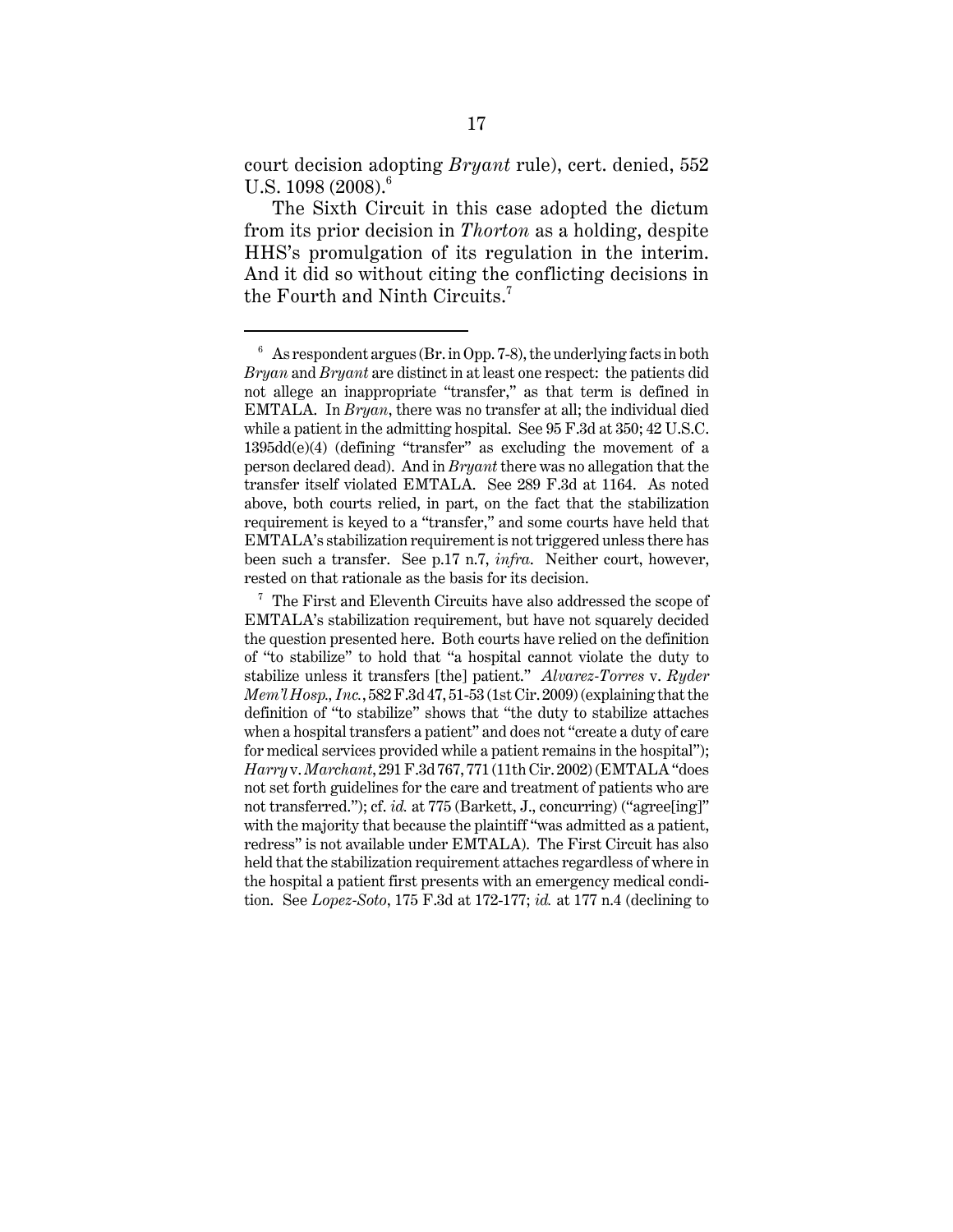2. The relatively shallow circuit split does not warrant the Court's review at this time. HHS has informed this Office that it is committed to initiating a rulemaking process that will reconsider the policy articulated in its 2003 regulation. Specifically, HHS is committed to promulgating a request for comment in 2010 and a notice of proposed rulemaking in 2011. In these circumstances, the Court should not grant review to address the same question.

Interpreting EMTALA to extend beyond the emergency department, as the court of appeals did, raises other questions not answered by Congress and best suited for expert agency consideration. For example, when HHS proposed in 2002 to extend EMTALA's coverage to some inpatients, it did not propose to extend it to *all* inpatients. See 67 Fed. Reg. at 31,475-31,476; see Br. in Opp. 10 (arguing that the statutory text does not "readily lend itself" to the conclusion that the Act has "no application whatsoever once a patient is admitted to the hospital"). Thus, if EMTALA's coverage were to extend in some circumstances beyond the point of admission as an inpatient, a further question would arise: would EMTALA's coverage be of open-ended duration, or would there be some temporal limitation apart from the point of admission? Cf. 42 U.S.C. 1395dd(e)(3) and (4) (defining "to stabilize" as requiring the hospital to

address the temporal limitations of such a requirement and pointing to the Fourth Circuit's decision in *Bryan* as an example of a way in which courts have "cabin[ed] such undue expansion of EMTALA into the malpractice realm"); cf. *Smith* v. *Richmond Mem'l Hosp.*, 416 S.E.2d 689, 691-694 (Va. 1992) (holding that the transfer provisions of Subsection (c) apply regardless of whether the individual initially presented with an emergency medical condition, as long as he had an unstabilized emergency medical condition at the time of transfer).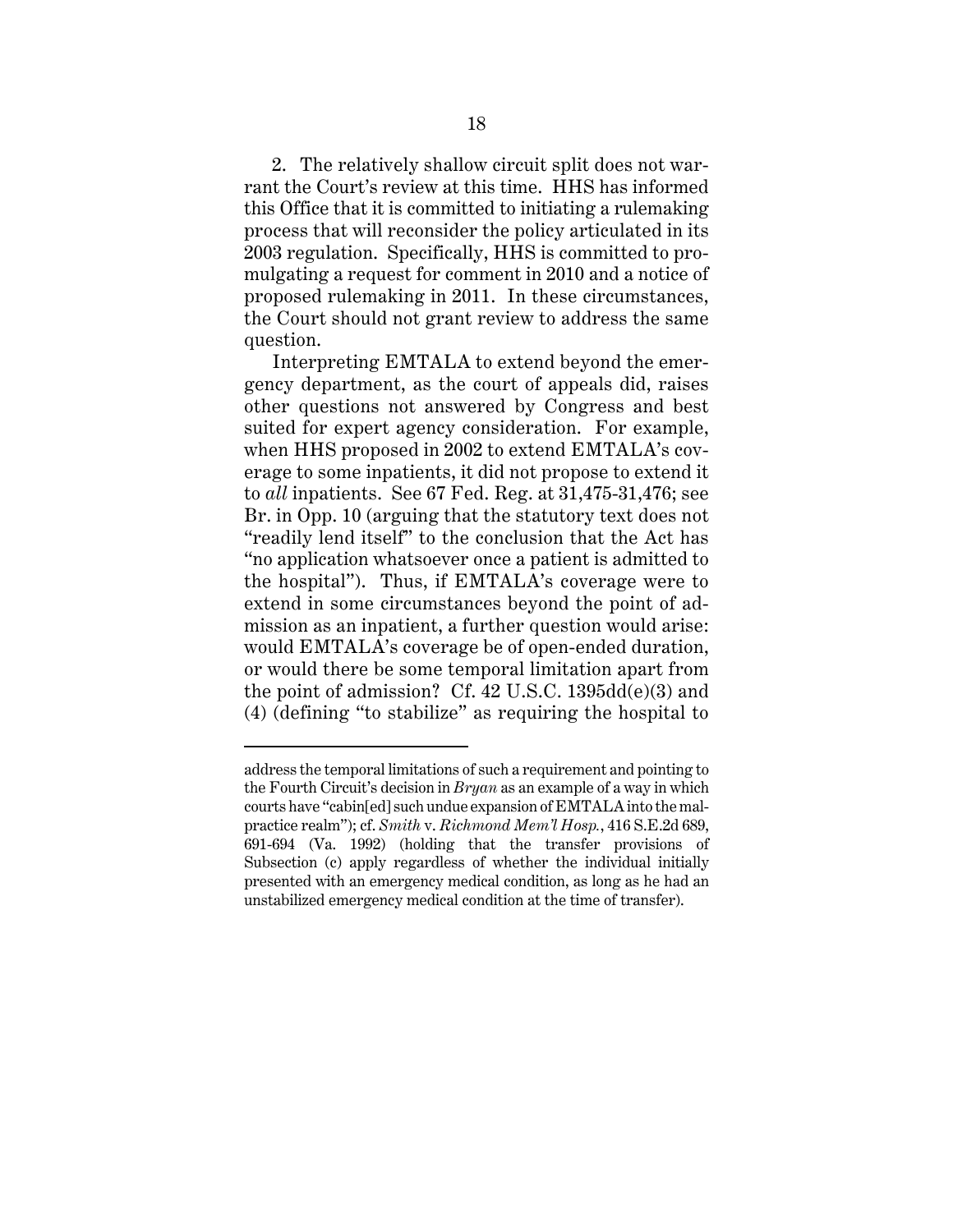provide treatment such that "no material deterioration of the condition is likely *to result from or occur during* the transfer," *i.e.*, "*the movement* \* \* \* of an individual outside a hospital's facilities") (emphases added). These are questions that would benefit greatly from HHS's expertise and experience, and from public comment during a rulemaking process, as HHS reconsiders how best to effectuate Congress's intent. Accordingly, the prudent course would be to deny review at this time.

3. Forgoing review is appropriate for additional reasons as well. First, the court of appeals' decision is interlocutory. The court reversed the district court's grant of summary judgment and remanded for further proceedings. Pet. App. 28a. If respondent prevails on remand, petitioner will be able to raise its current contentions—together with any other issues concerning the application of EMTALA that may arise as a result of the additional proceedings on remand—in a single petition for a writ of certiorari. See *Major League Baseball Players Ass'n* v. *Garvey*, 532 U.S. 504, 508 n.1 (2001) (per curiam).

Second, this is an atypical case. The hospital's alleged EMTALA violation occurred before the regulation at issue was promulgated. The court of appeals declined to defer to the agency's regulation on that independent basis. See Pet. App. 19a-20a. And while that ruling was wrong, it does not independently warrant this Court's review. See pp. 21-22, *infra*. In addition, the plaintiff in this case is a non-patient, third party. See 42 U.S.C. 1395dd(d)(2)(A) (providing private right of action for "[a]ny individual who suffers personal harm as a direct result" of the hospital's EMTALA violation); *1985 House Report*, Pt. 3, at 6 (explaining, prior to the 1986 enactment of EMTALA, that the proposed private right of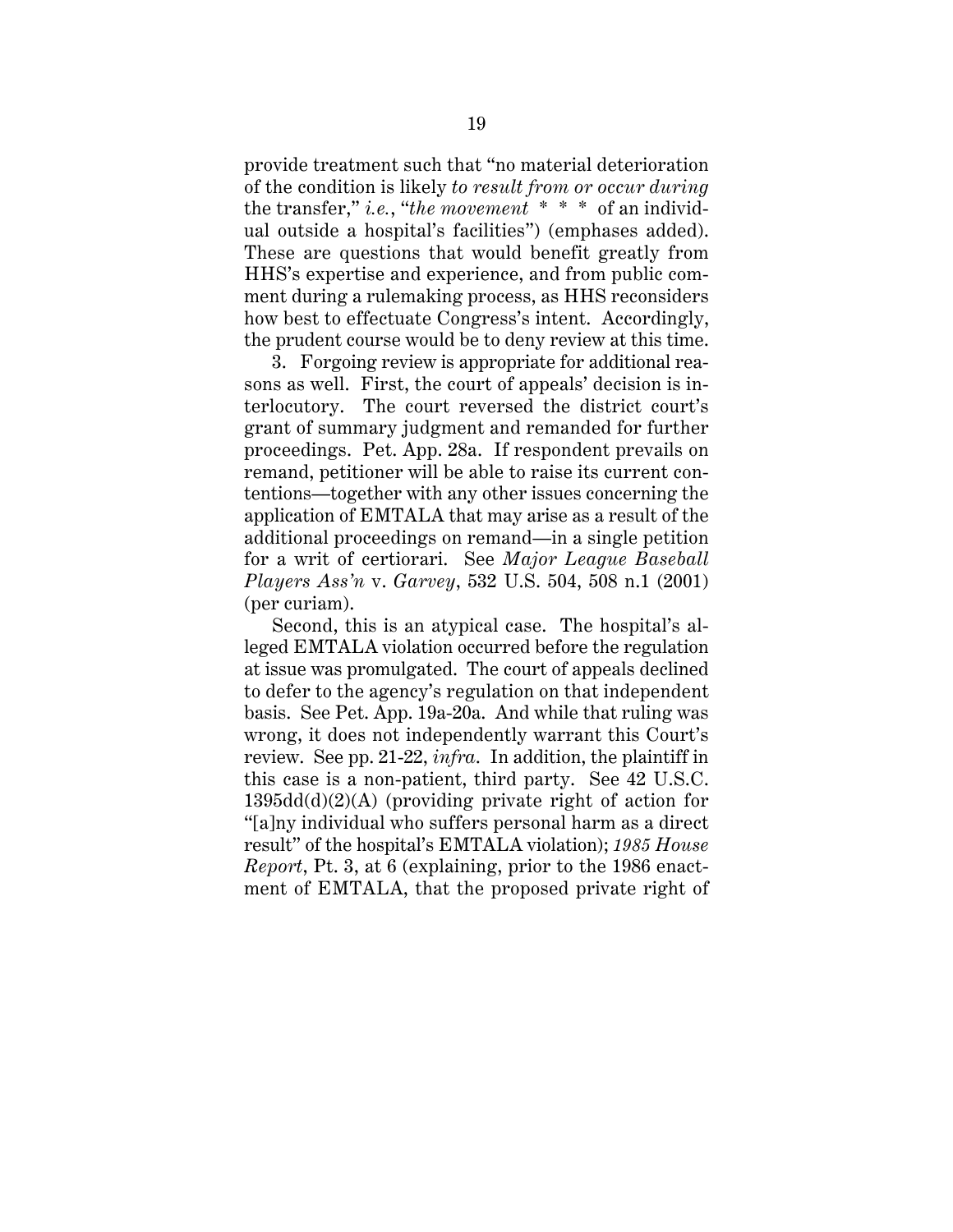action is being amended to make clear that it authorizes only actions "brought by the individual patient who suffers harm as a direct result of [a] hospital's failure to appropriately screen, stabilize, or properly transfer that patient"). The court of appeals nevertheless concluded that respondent had standing to sue under EMTALA. Petitioner does not ask the Court to review that determination. But that is a threshold issue about respondent's ability to invoke EMTALA at all, and it could color consideration of the principal question on which petitioner does seek review.

Finally, the practical consequences of denying review while the agency engages in further rulemaking are likely to be minimal. In the almost 25 years since EMTALA was enacted, only three courts of appeals have directly addressed whether EMTALA's coverage continues after a hospital admits an individual in good faith as an inpatient, and only one court of appeals—the Sixth Circuit in this case—has addressed HHS's regulation interpreting EMTALA's stabilization requirement as applied to inpatients. Whether there is EMTALA liability or not, hospitals have an incentive to furnish appropriate treatment to individuals who have been admitted as inpatients. State tort law could ordinarily be expected to provide a remedy to an inpatient for negligent care. See, *e.g.*, *Bryant*, 289 F.3d at 1169; *Bryan*, 95 F.3d at 351-352; 68 Fed. Reg. at 53,244-53,245; 73 Fed. Reg. at 48,656. And hospitals with emergency departments participating as providers under Medicare—the category of hospitals to which EMTALA applies are independently required by federal law to have a process in place that identifies patients who are likely to suffer adverse health consequences upon discharge if there is no adequate planning, and to provide a dis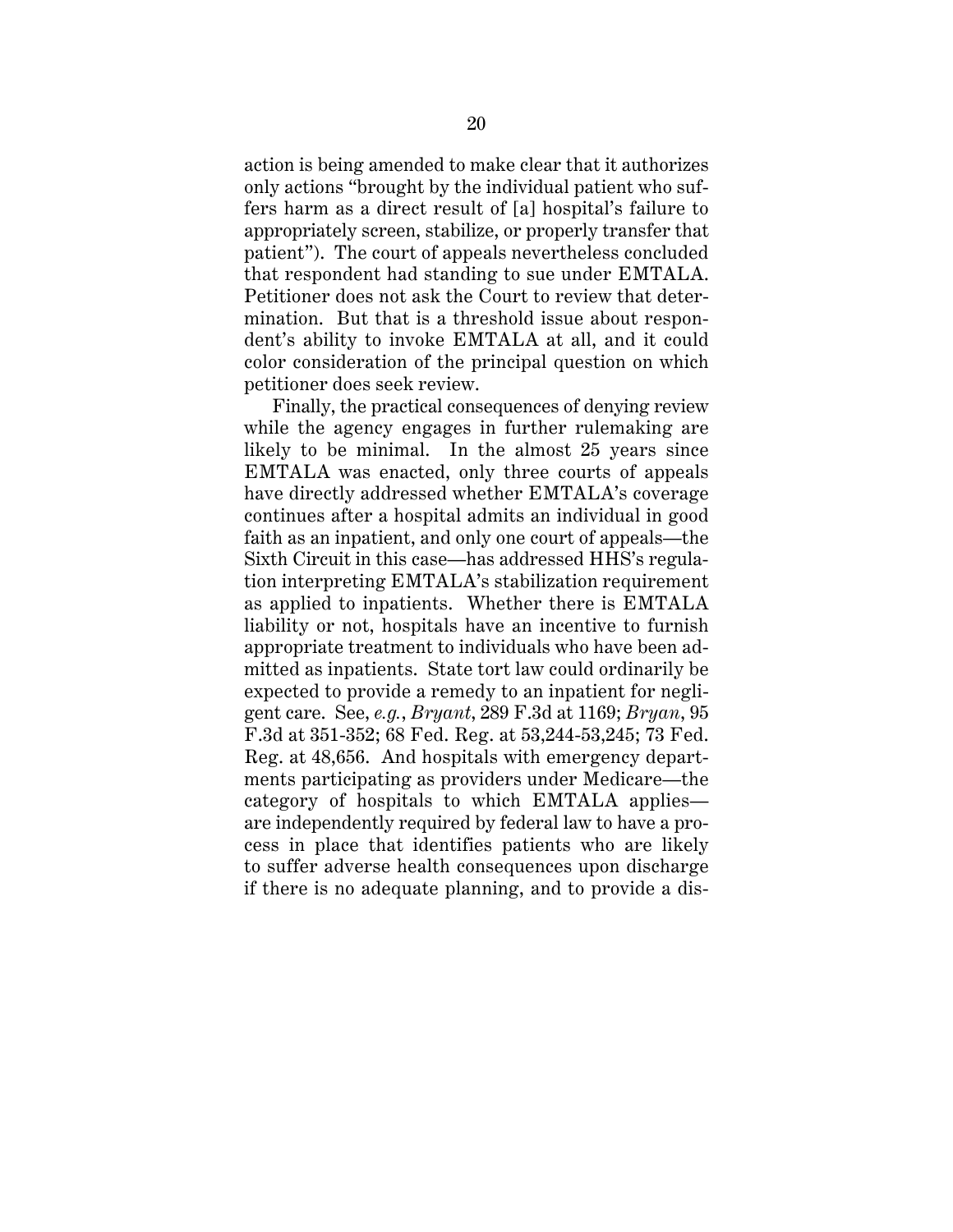charge plan where appropriate. See 42 C.F.R. 482.43, 489.24(d)(2)(iii); 68 Fed. Reg. at 53,244-53,245. For these reasons, and because *Thorton*'s rather strong dictum, on which the Sixth Circuit relied in this case, has been extant for the last two decades, petitioner's suggestion (Pet. 9-10) that the decision below will have "significant ramifications" for hospitals in the Sixth Circuit appears to be overstated.

#### **C. The Retroactivity Issue Does Not Independently Warrant This Court's Review**

The court of appeals also held, in the alternative, that it would not defer to HHS's 2003 regulation because it was promulgated after the conduct at issue in this case and is impermissibly retroactive. Pet. App. 19a-20a. As petitioner explains (Pet. 21-22), the court of appeals' ruling on the retroactivity issue is in error and is contrary to this Court's decision in *Smiley* v. *Citibank (S.D.), N.A.*, 517 U.S. 735, 744 n.3 (1996). In *Smiley*, the Court explained that, "[w]here \* \* \* a court is addressing transactions that occurred at a time when there was no clear agency guidance, it would be absurd to ignore the agency's current authoritative pronouncement of what the statute means." *Ibid.* Respondent does not disagree, suggesting only that the 2002 *proposed* rule, which would have applied EMTALA to some inpatients, should be treated as a "prior agency interpretation." Br. in Opp. 12. An agency proposal soliciting comments does not constitute "clear" agency guidance.

In any event, the court of appeals' error should have little impact beyond this case. HHS's regulation was effective November 10, 2003, and there is a two-year statute of limitations on EMTALA claims. See 42 U.S.C. 1395dd(d)(2)(C). Presumably, any timely filed